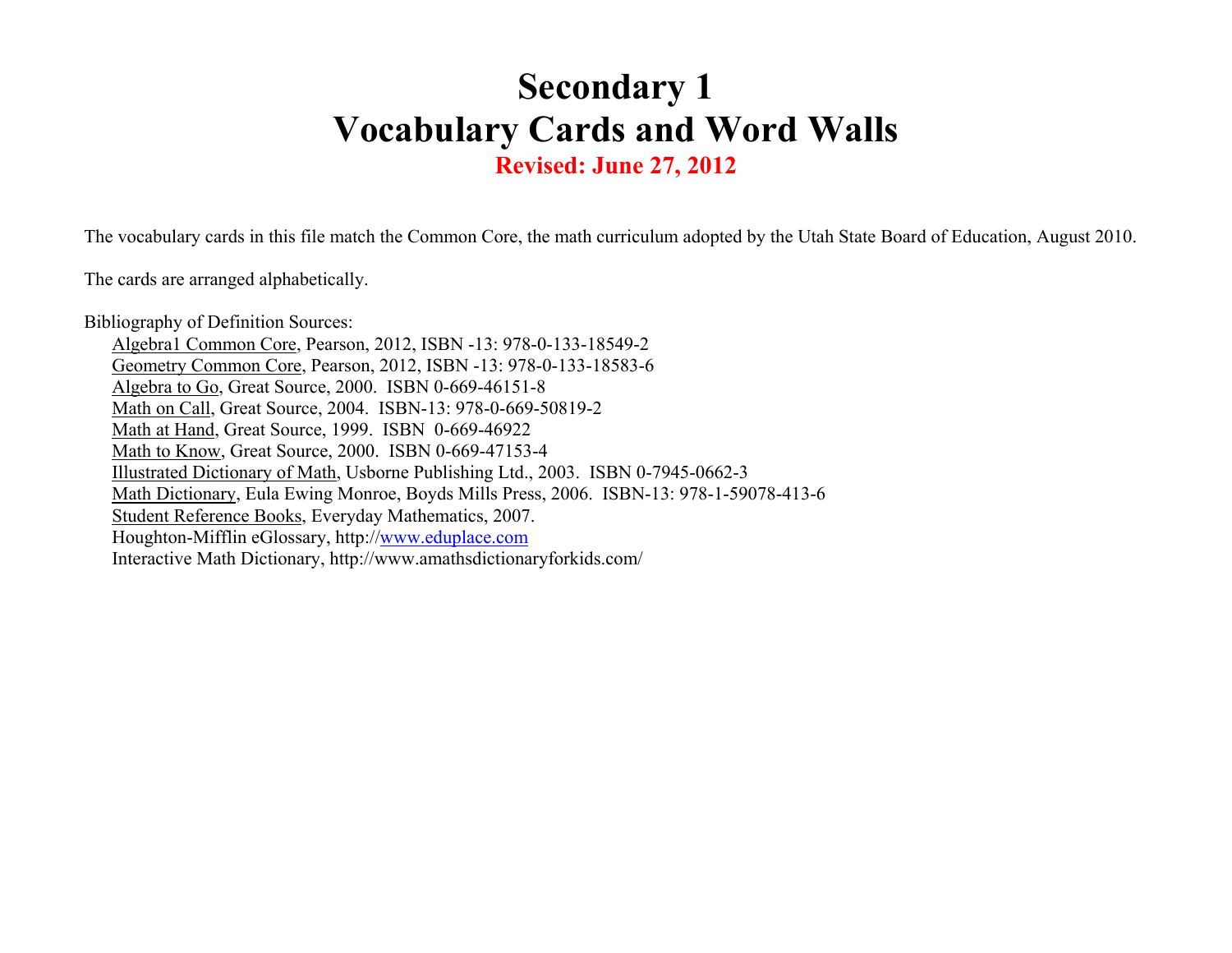### **absolute value equation**

**|**  $\mathbf{3} \times \mathbf{7}$  **|= 23 An equation with a variable within an absolute value symbol.** 

### **absolute value inequality**

**<sup>18</sup> <sup>&</sup>lt; | -2 <sup>+</sup> <sup>6</sup> |** *<sup>x</sup>* An inequality that has a variable within an absolute value symbol.

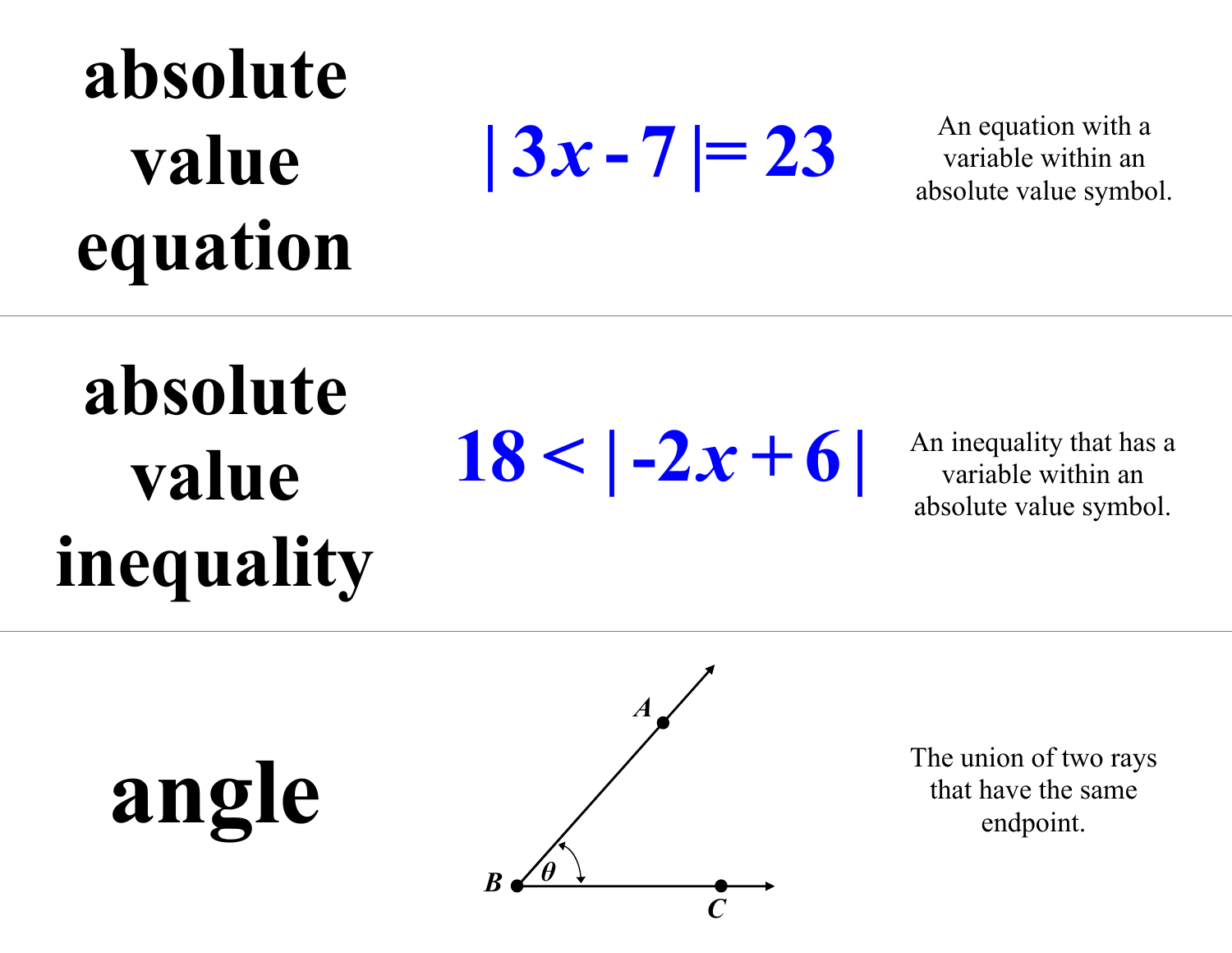#### **2 rows of 5 = 10 square units**

**or 2**  $\bullet$  5 = 10 square units



The measure, in square units, of the interior region of a 2 dimensional figure or the surface of a 3-dimensional figure.

#### **arithmetic sequence**

**area** 

#### $a_n = a_1 + (n-1)d$

The first term is  $a_1$ , the common difference is *d*, and the number of terms is *<sup>n</sup>*.

> **Example:** 3, 7, 11, 15, 19  $a_1 = 3$ ,  $d = 4$ ,  $n = 5$

The explicit formula is  $a_n = 3 + (n-1) \cdot 4 = 4n - 1$ 

A sequence such as 1, 5, 9, 13, 17, 21 or 12, 7, 2, -3, -8, -13 which has a constant difference between terms.

**ASA** 



#### **ASA (Angle-Side-Angle)**

If two angles and the included side of one triangle are congruent to the corresponding angles and included side of another triangle, then the triangles are congruent.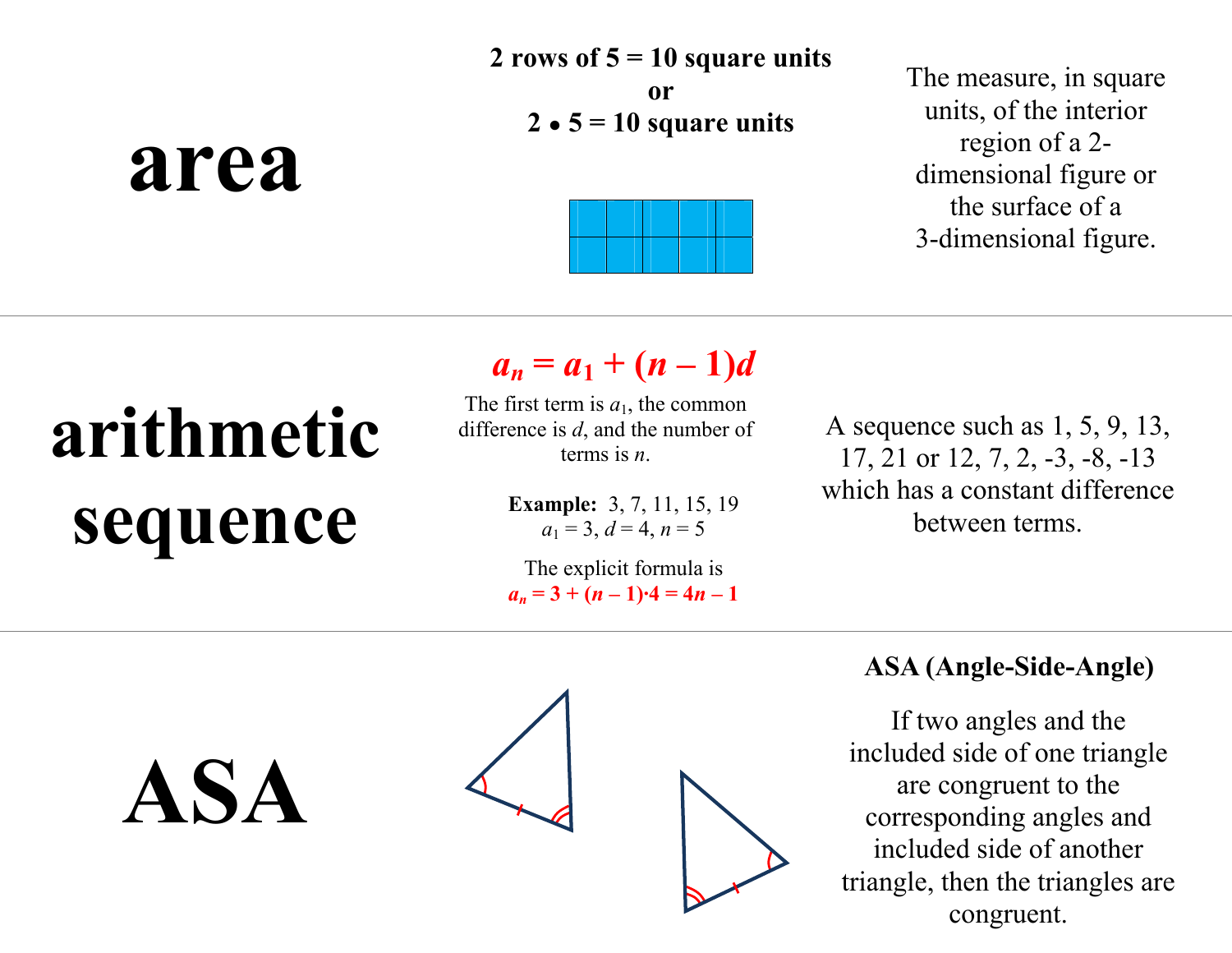### **association**



**The more food you eat, the more calories you ingest.** 

Any relationship between two measured quantities that renders them statistically dependent. The term "association" refers broadly to any such relationship, whereas the "correlation" refers to a linear relationship between two quantities.



### **average rate of change**



The average rate of change of a function between any two points is the slope of the line connecting those two points.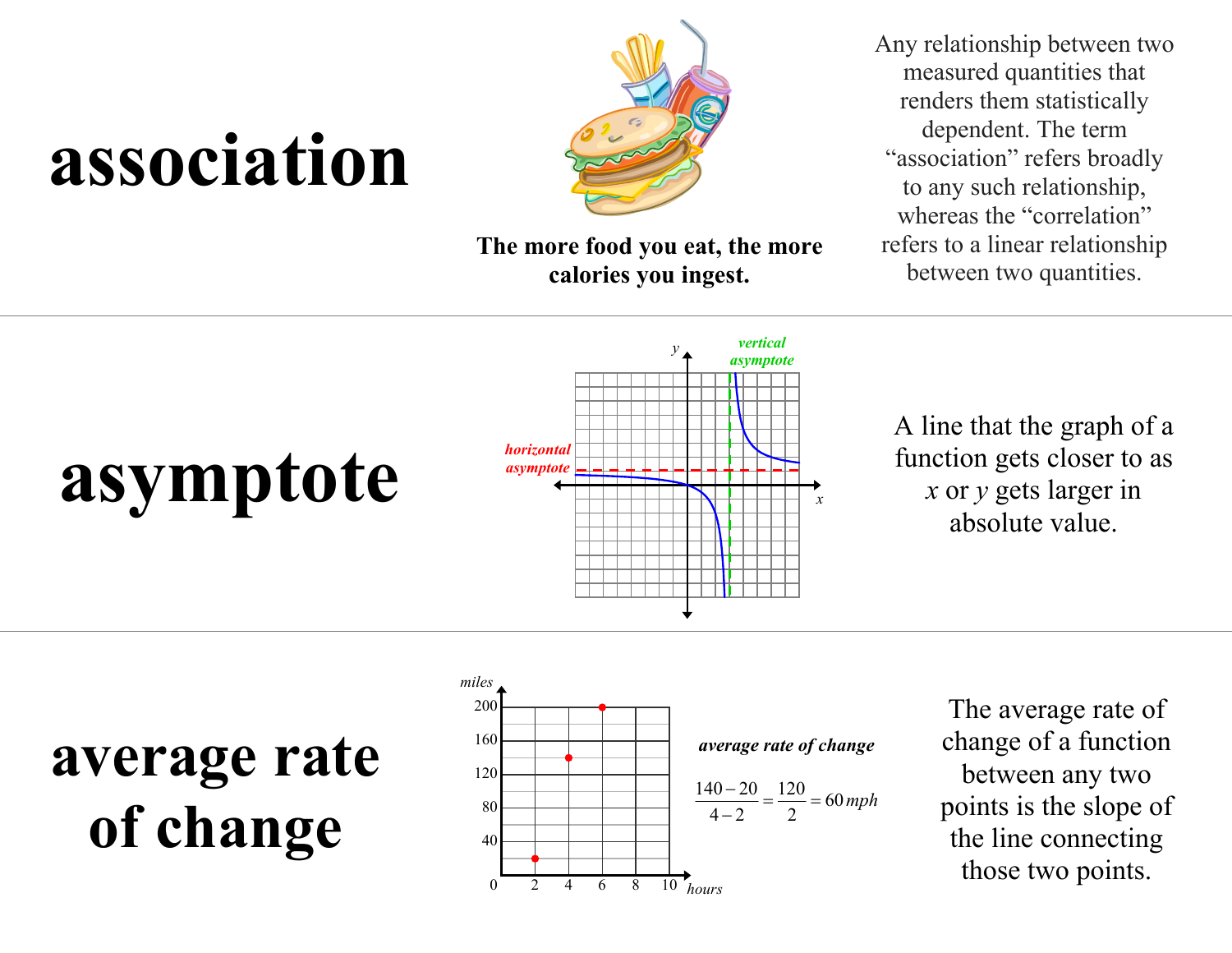



**boundary line**



The line that divides a plane into two half-planes, e.g., when graphing the inequality  $y \le 2x+4$  the boundary line is the graph  $y = 2x + 4$ . The boundary line may or may not be part of the solution to an inequality.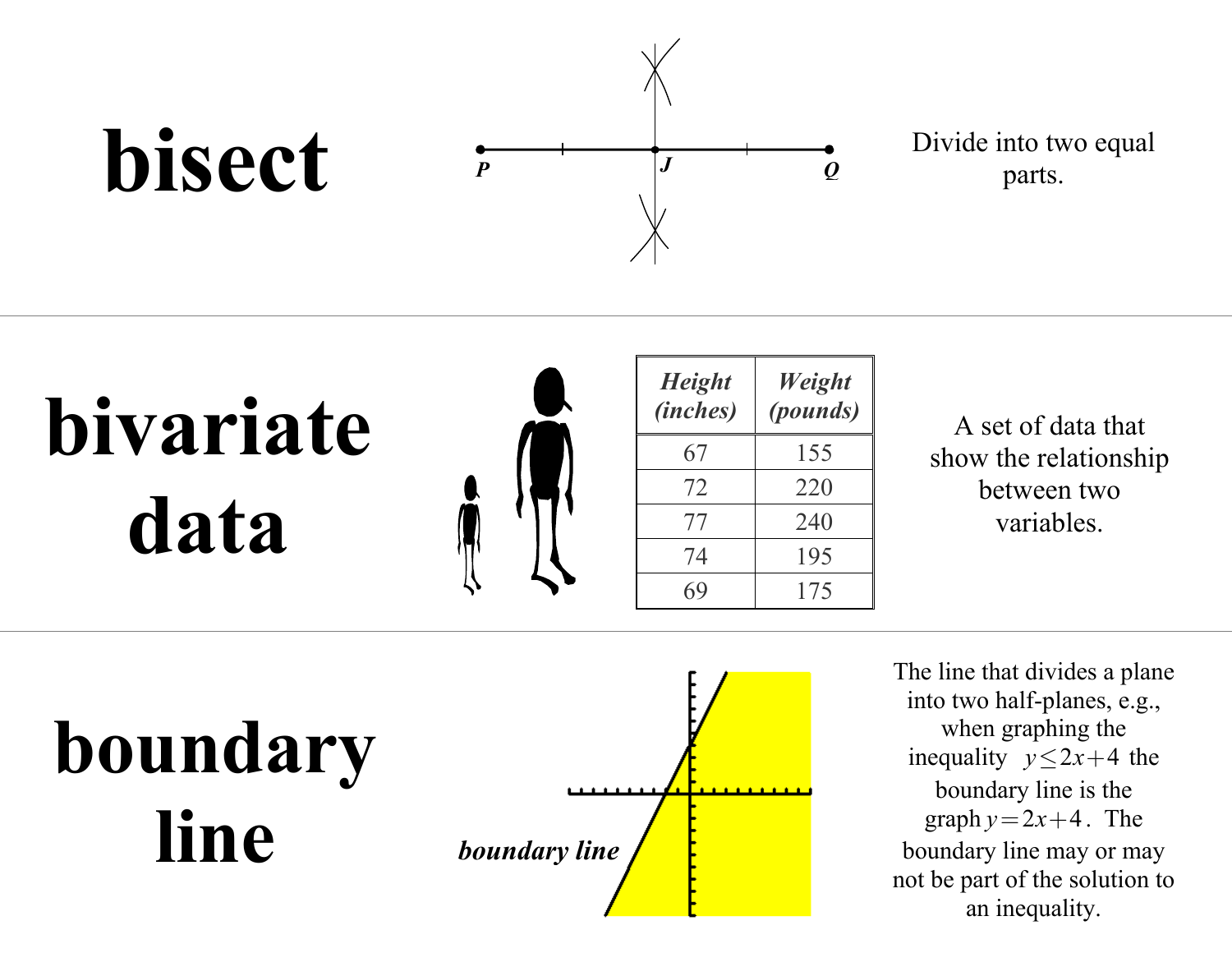# **box plot**



0 5 10 15 20 25 30 35 40 45 50 55 60 65 70 75 80 85 90 95 100

A diagram that shows the five number summary of a distribution. (Five number summary includes lowest value, lower quartile, median, upper quartile, and highest value.)

#### **categorical (qualitative) data**



Data where the values of the variables are merely the names of discrete, independent categories. The categories can be given numerical codes, but they cannot be ranked, added, multiplied or measured against each other.

### **causation**

#### *Ulcers are caused by stress and spicy food.*

There is a *correlation* between the independent variables (stress/spicy food) and the dependent variable (ulcers) but the independent variables were **NOT** the cause. We know that ulcers are caused by a corkscrew-shaped bacterium Helicobacterpylor (H.pylori).

The relationship between cause and effect. This occurs **only** when the relationship between the two variables can be proven through a scientific experiment following strict guidelines. Only in this way can we rule out other factors that may affect the relationship that we see in the observed values.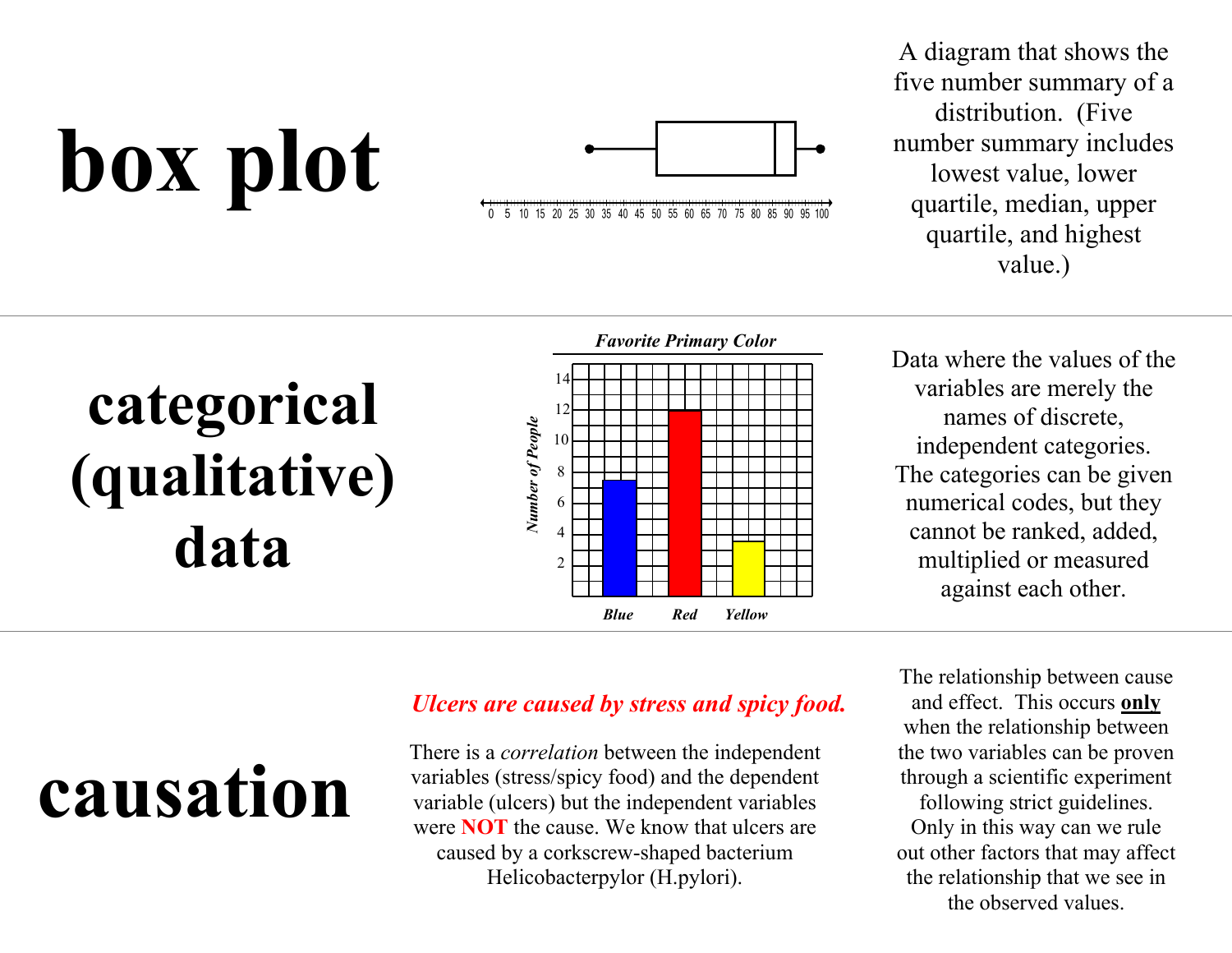

**circular arc** 



A segment of the circumference of a circle.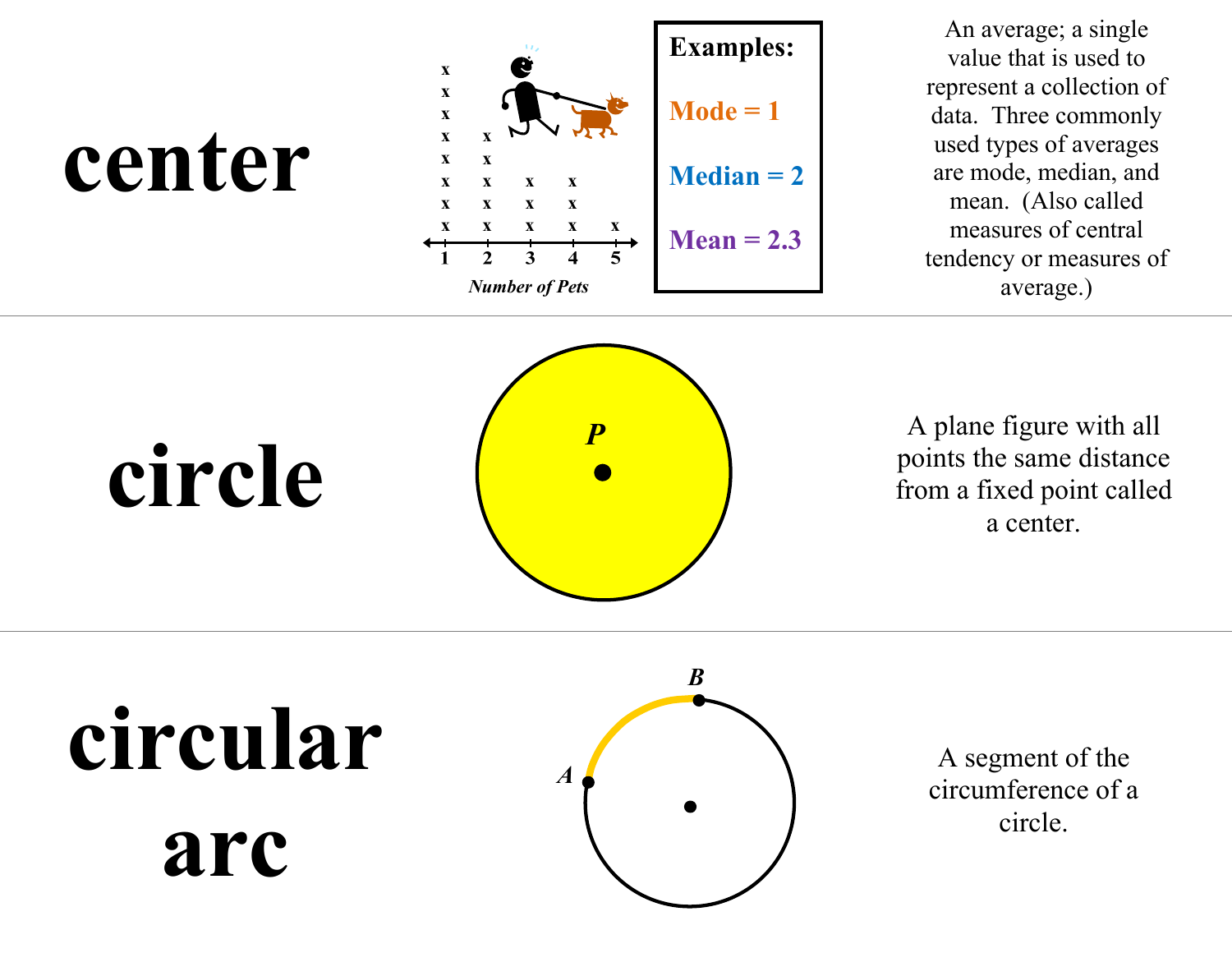

A group of the same or similar elements gathered or occurring closely together on a graph.



#### **composition of functions**



The output from the first function becomes the input for the second function. Usually written as  $f(g(x))$  or  $(f \circ g)(x)$ .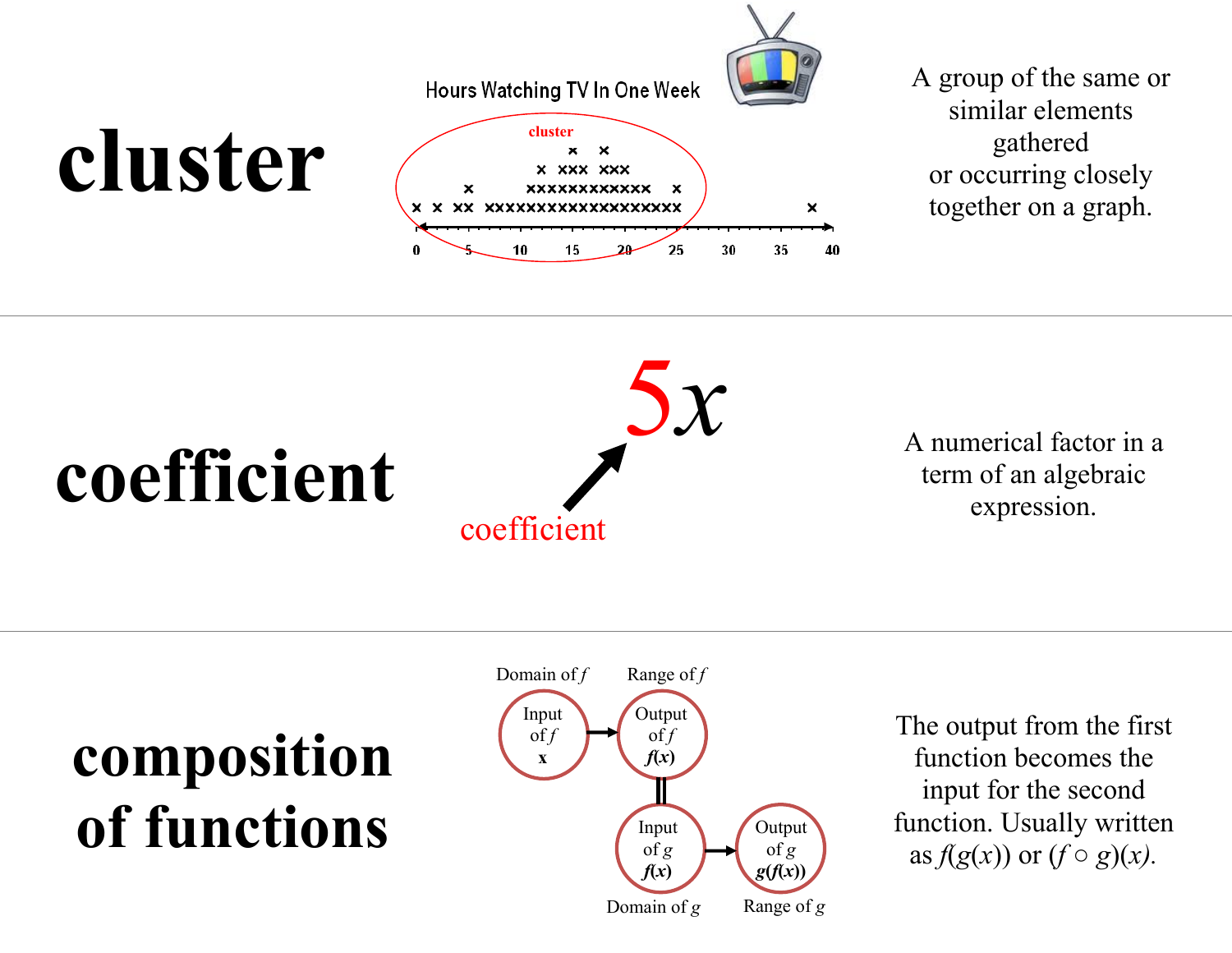#### **compound inequality**

 $-1 < x$  and  $x \leq 3$  $x < -1$  or  $x \ge 3$  $-1 < x$  and  $x \le$ 

A mathematical sentence with two inequality statements joined by "and" or "or".

#### **conditional relative frequency**

|              | Dance | <b>Sports</b> | <b>Movies</b> | <b>TOTAL</b> |
|--------------|-------|---------------|---------------|--------------|
| Women        | 0.32  | 0.12          | 0.16          | 0.60         |
| Men          | 0.04  | 0.20          | 0.16          | 0.40         |
| <b>TOTAL</b> | 0.36  | 0.32          | 0.32          | 1.00         |

The relative frequencies in the body of the table are called *conditional frequencies* or the *conditional distribution.* 

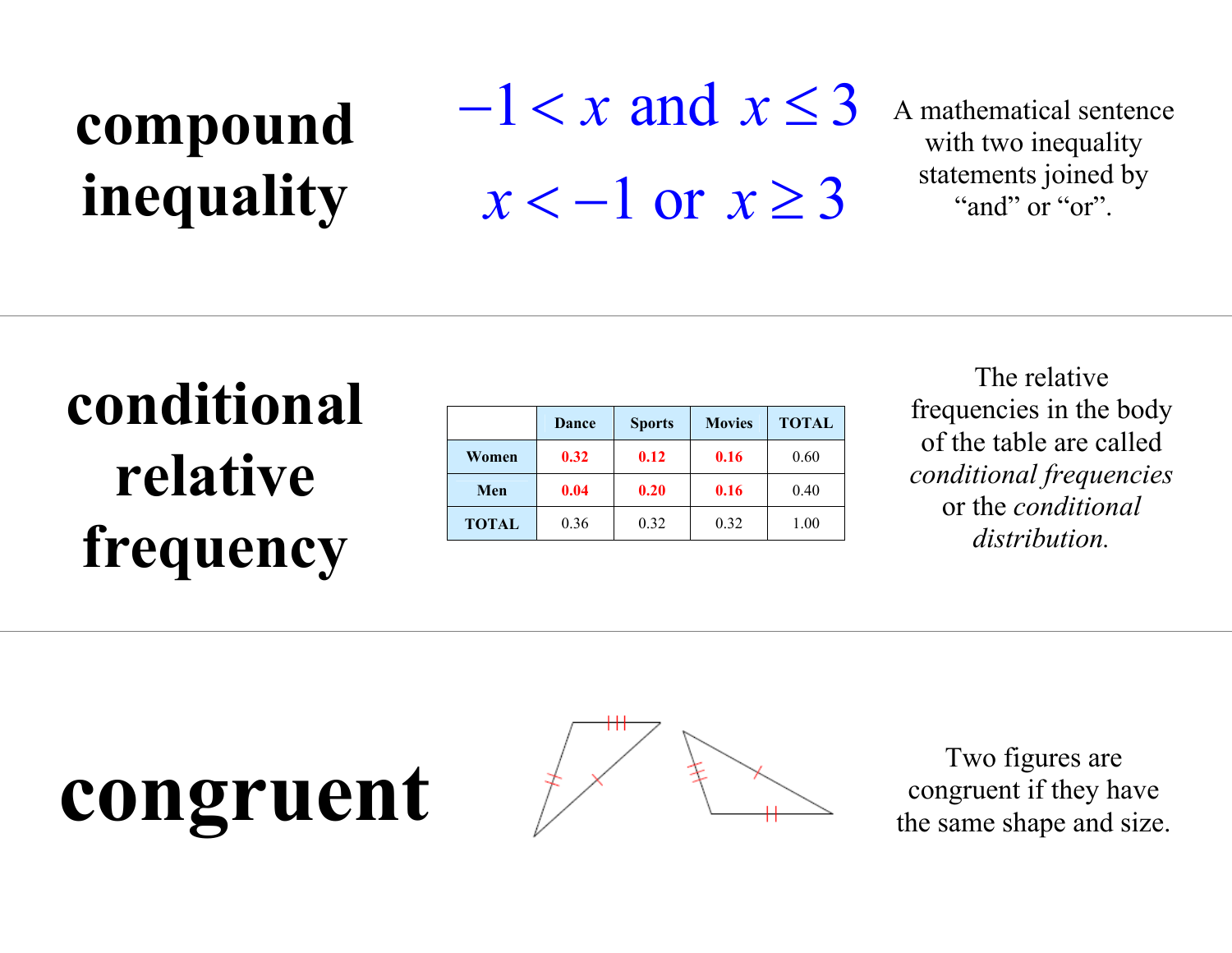## **consistent system**



A system that has at least one solution

### **constant percent rate**



**3.94% fixed mortgage rate** 

A percentage rate without any variation in the rate of increase or decrease.

**constant rate of change** 



In linear relationships the constant rate of change is illustrated as the slope of the graph of the equation.

This is so because the change in *y* divided by the change in *x* is constant for any two points on the line.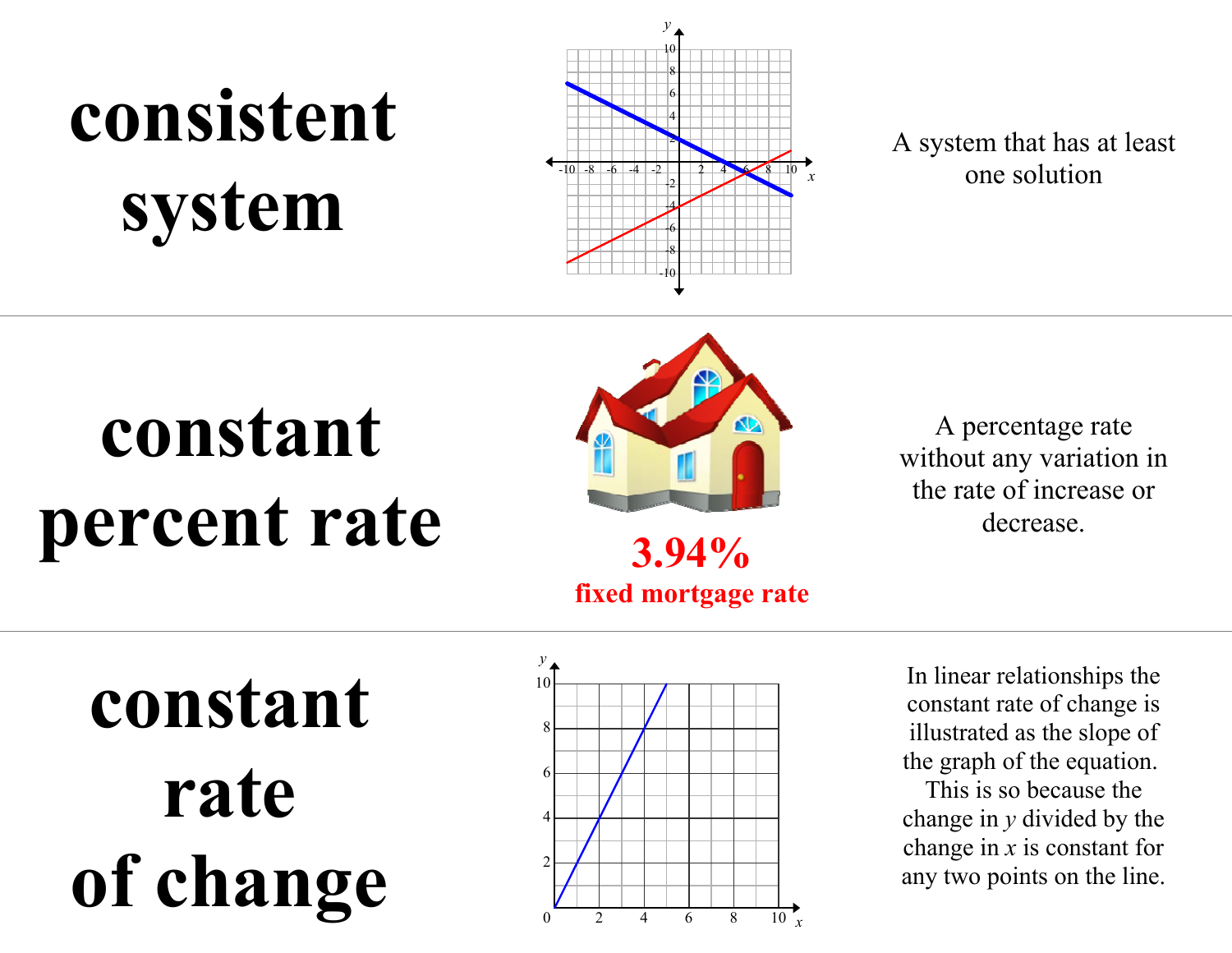# **constant term**



A term whose value does not change.

### **continuous line or curve**



**constant** 

A line or curve that extends without a break or irregularity.

## **coordinates (3, -5)**



An ordered pair of numbers that identify a point on a coordinate plane.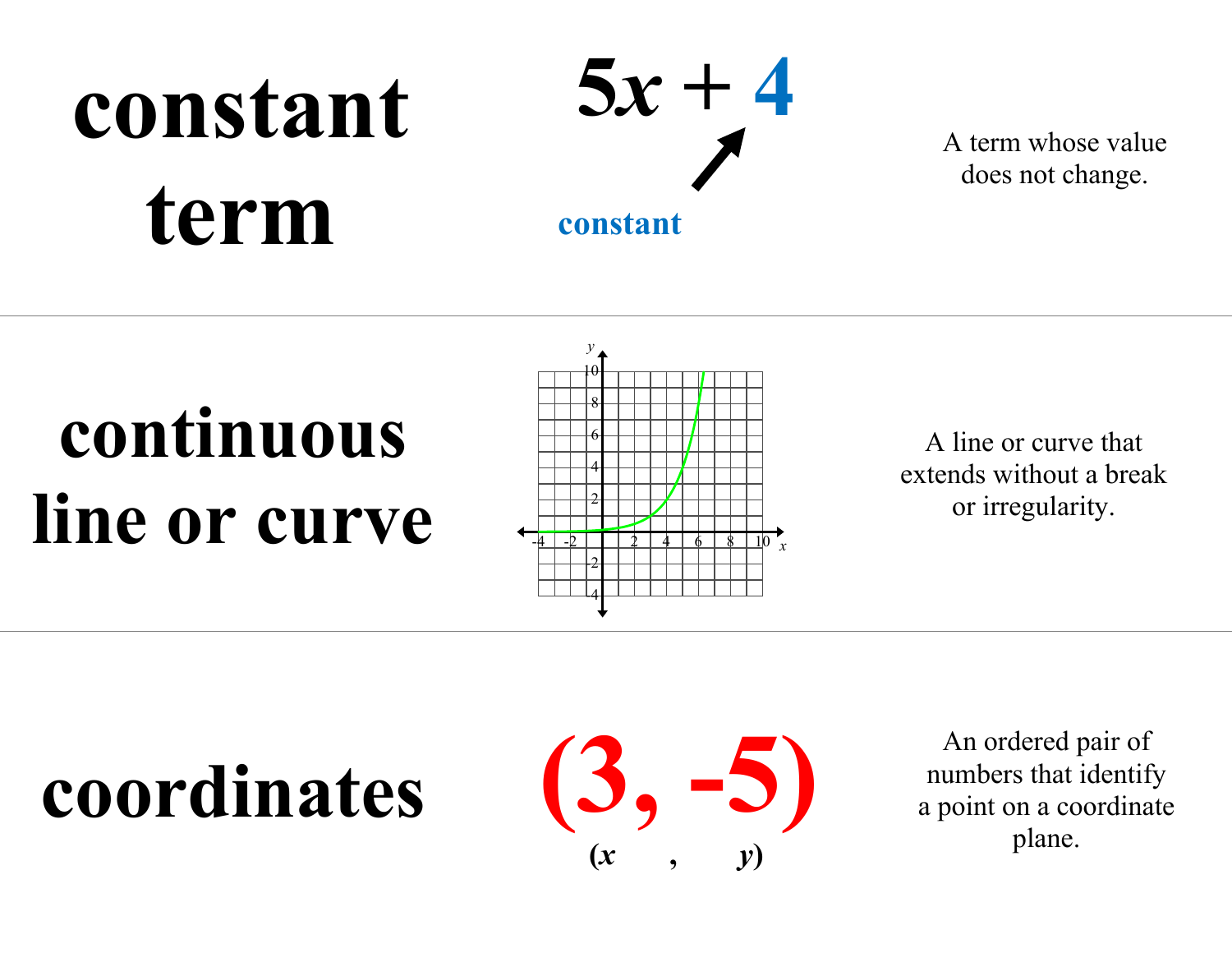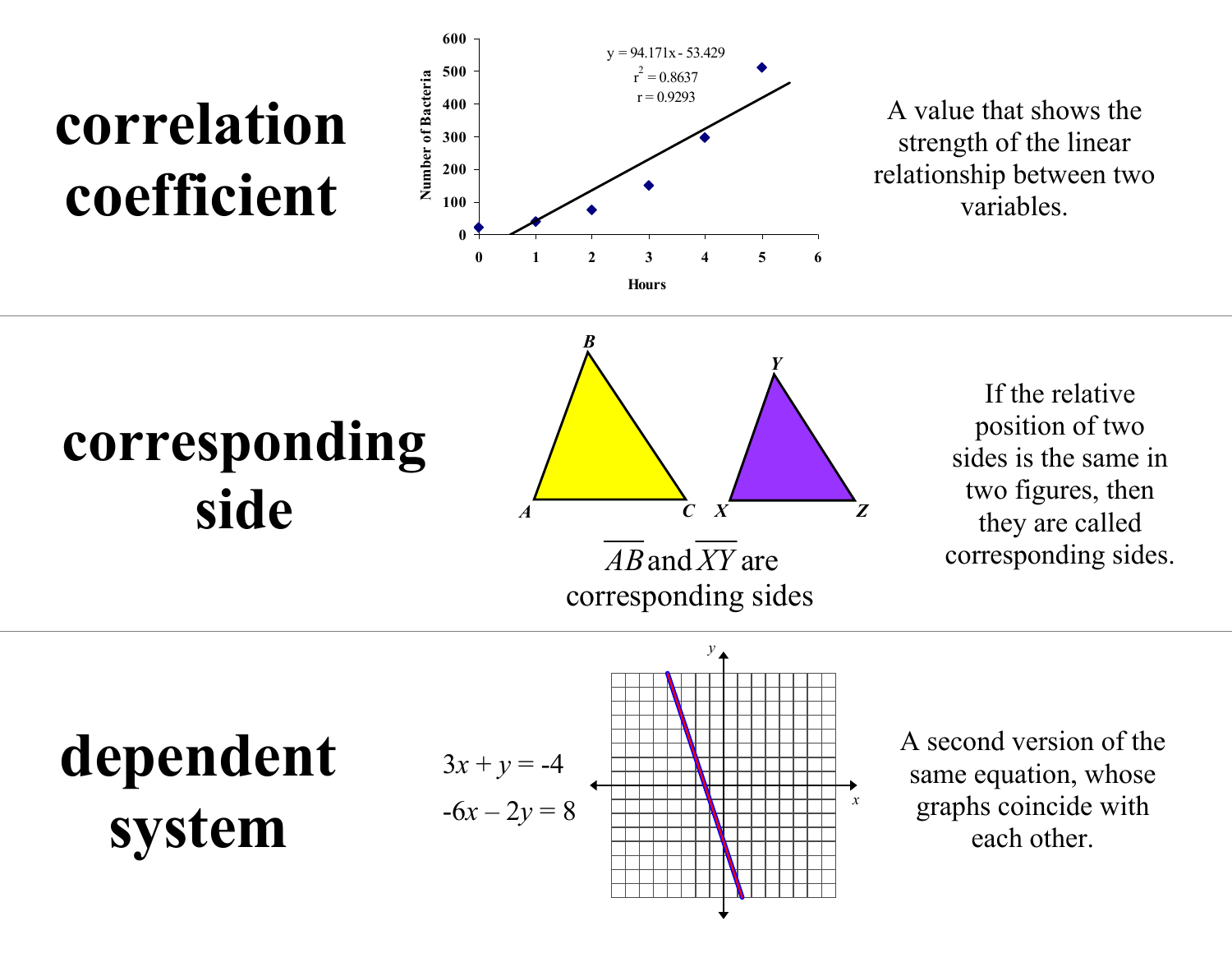

A type of data is discrete if there are only a finite number of values possible or if there is a space on the number line between each 2 possible values.

# **distance formula**

The formula used to find the distance between two points in the *xy*-plane.

# **domain:** {(2, -3), (4, 6), (3, -1), (7, 6), (6, 3)} The set of "input" values for which a domain: {2, 3, 4, 6, 7} function is defined.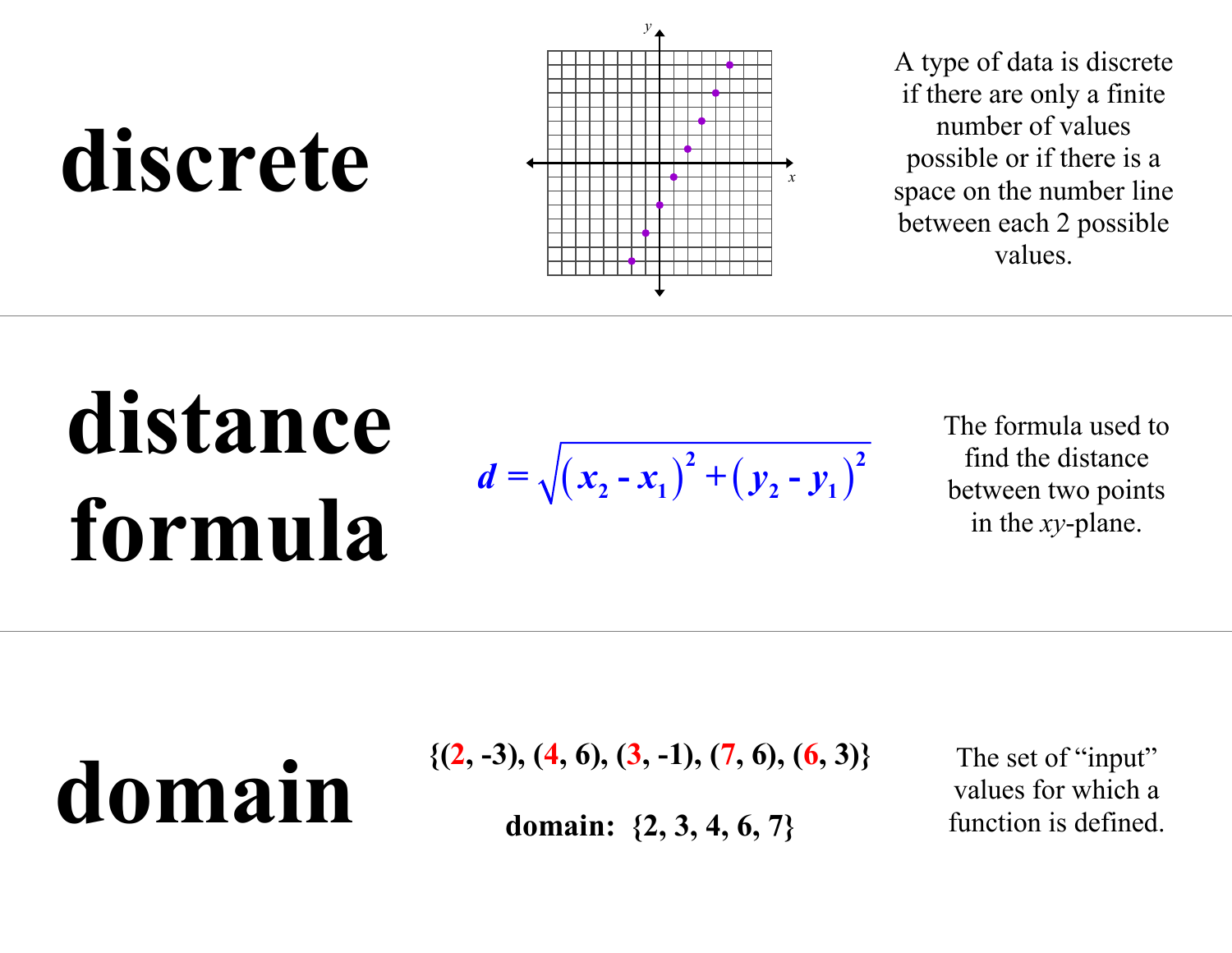# **dot plot**



Also known as a line plot. A diagram showing frequency of data on a number line.

### **elimination**

 $2x + y = 1$  $3x - y = 19$  $5x + 0 = 20$ Add the equations to get  $x = 4$ .

$$
3(4) - y = 19
$$
 Substitute 4 for x in the  
second equation.  

$$
12 - y = 19
$$

A method for solving a system of linear equations. You add or subtract the equations to eliminate a variable.

**end behavior** 



The appearance of a graph as it is followed farther and farther in either direction.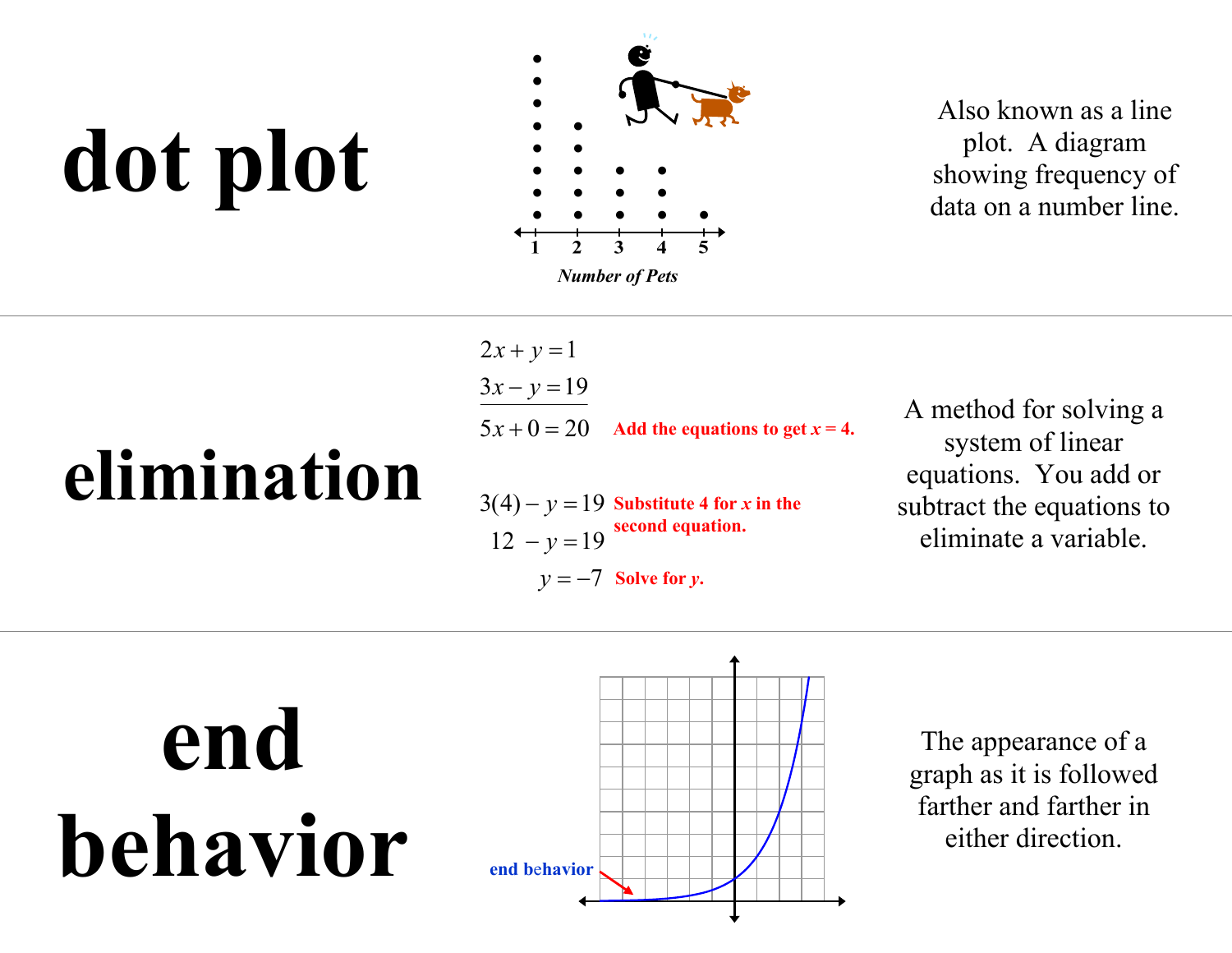## **equal differences**

The sequence {3, 5, 7, 9, 11,…} is made by adding 2 each time, as so has a by adding 2 each time, as so has a<br>common or equal difference of 2.<br>difference between



each number in an arithmetic sequence.

A population doubles every year,  $2<sup>n</sup>$  where two is the factor and *n* represents time in years.

| year | population |                      |
|------|------------|----------------------|
|      |            | $\times 2$           |
|      |            | $\frac{1}{\times 2}$ |
|      |            | $\times 2$           |
|      | 16         | $\times 2$           |
|      | 32         |                      |

Repeated multiplication by the same number or factor.

equation  $9x-8=22-x$ 

**equal** 

**factors** 

A statement that the values of two mathematical expressions are equal  $(indicated by the sign =).$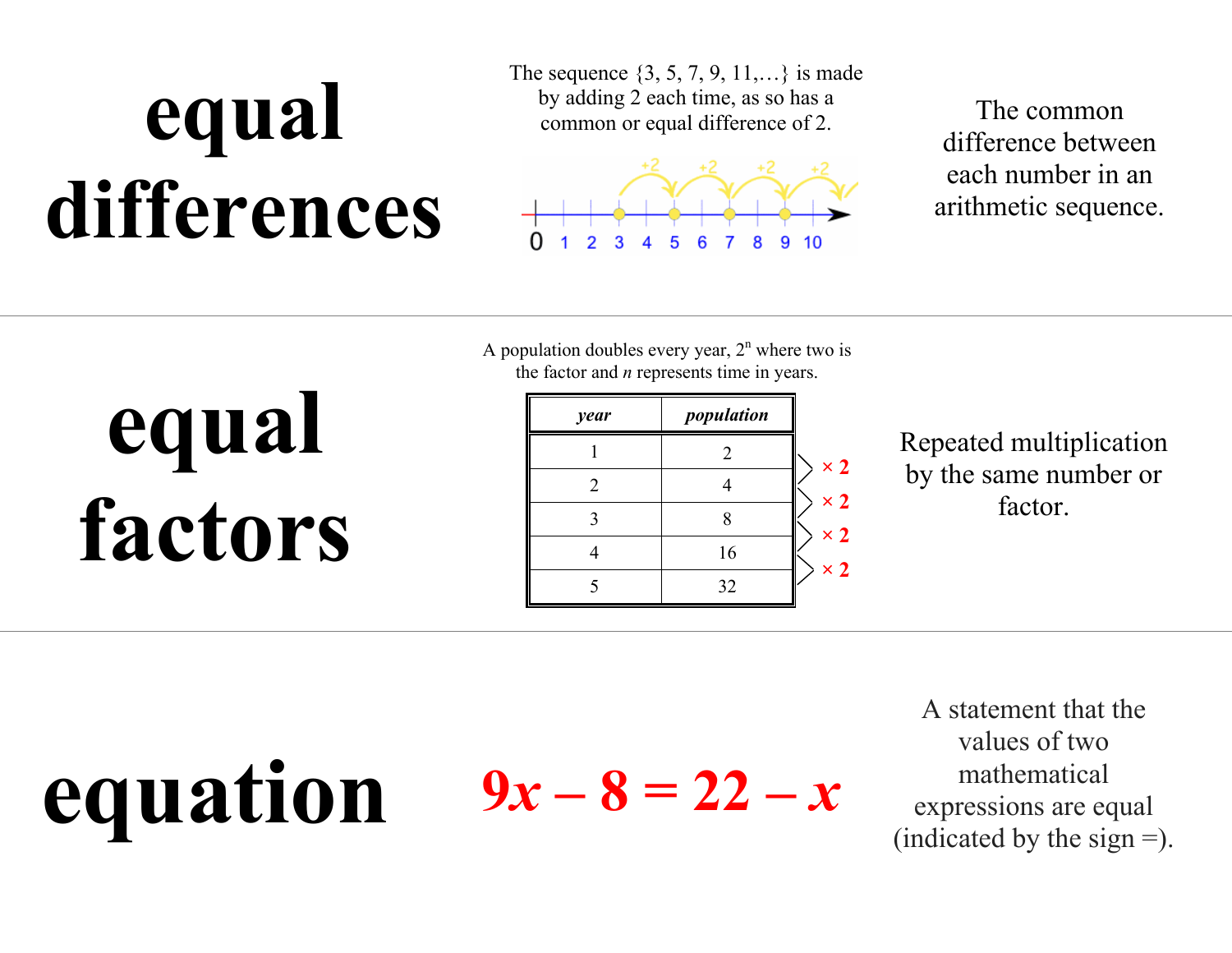## **equilateral triangle**



#### A triangle whose sides are all the same length.



A function is even if  $f(x) = f(-x)$  for all *x* in the domain of the function. Geometrically, the graph of an even function is symmetric with respect to the *y*-axis. That means that the graph of the function remains unchanged after reflection about the *y*-axis.

## **exponential equation**  $5^x = 125$  An equation in which a **equation f i equation i** the exponent.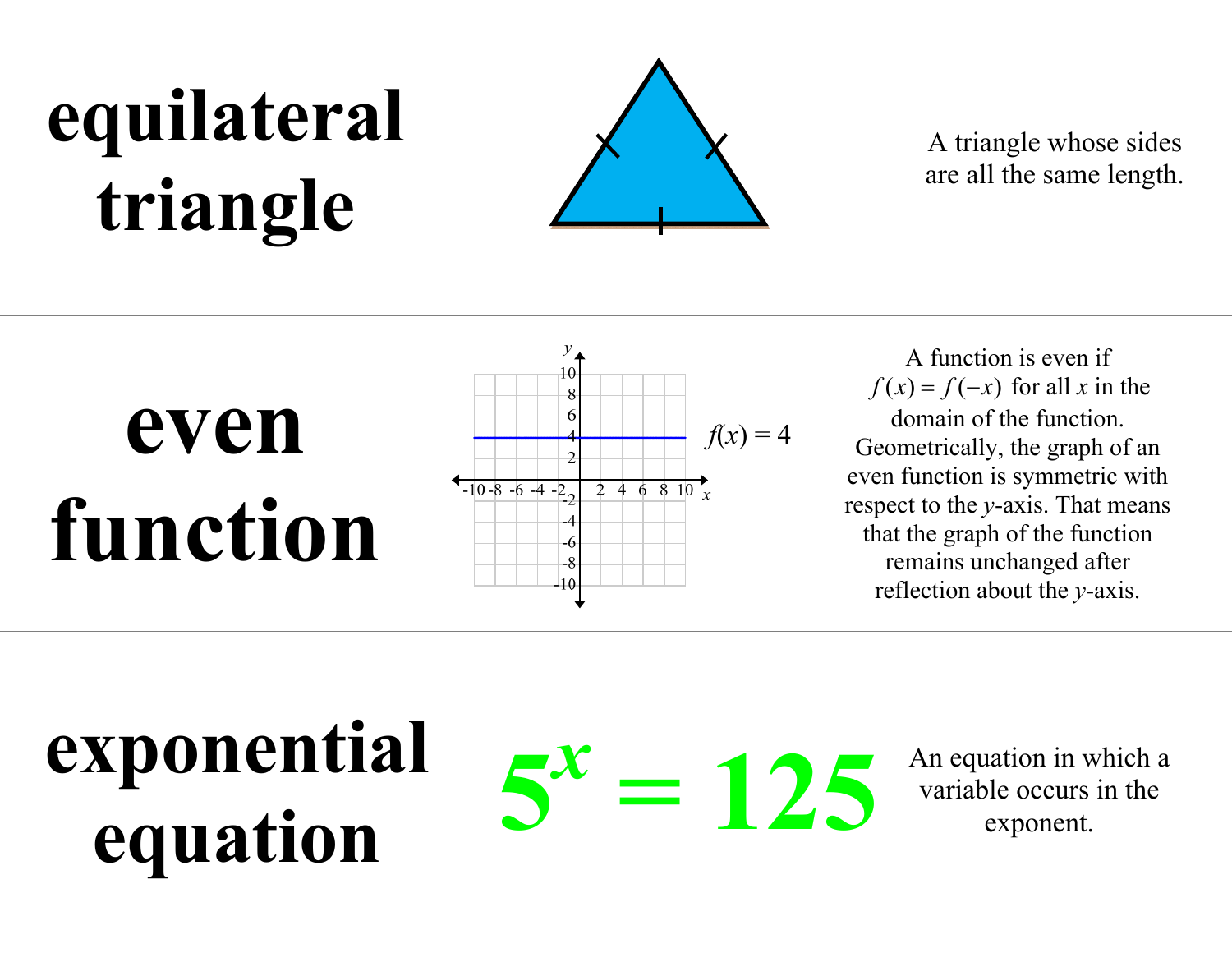## **explicit formula**

Let  $a_n = 2n + 5$  for **positive integers** *<sup>n</sup>***.**

If  $n = 7$ , then  $a_7 = 2(7) + 5 = 19.$ 

An explicit formula expresses the *n*th term of a sequence in terms of *<sup>n</sup>*.

### **exponential function**



A function that repeatedly multiplies an initial amount by the same positive number. You can model all exponential functions by using  $f(x) = ab^x$ , where *a* is a nonzero constant,  $b > 0$  a  $b \neq 1$ .

**exponential regression model**



A model that shows the relationship between two variables by fitting an exponential function to observed data.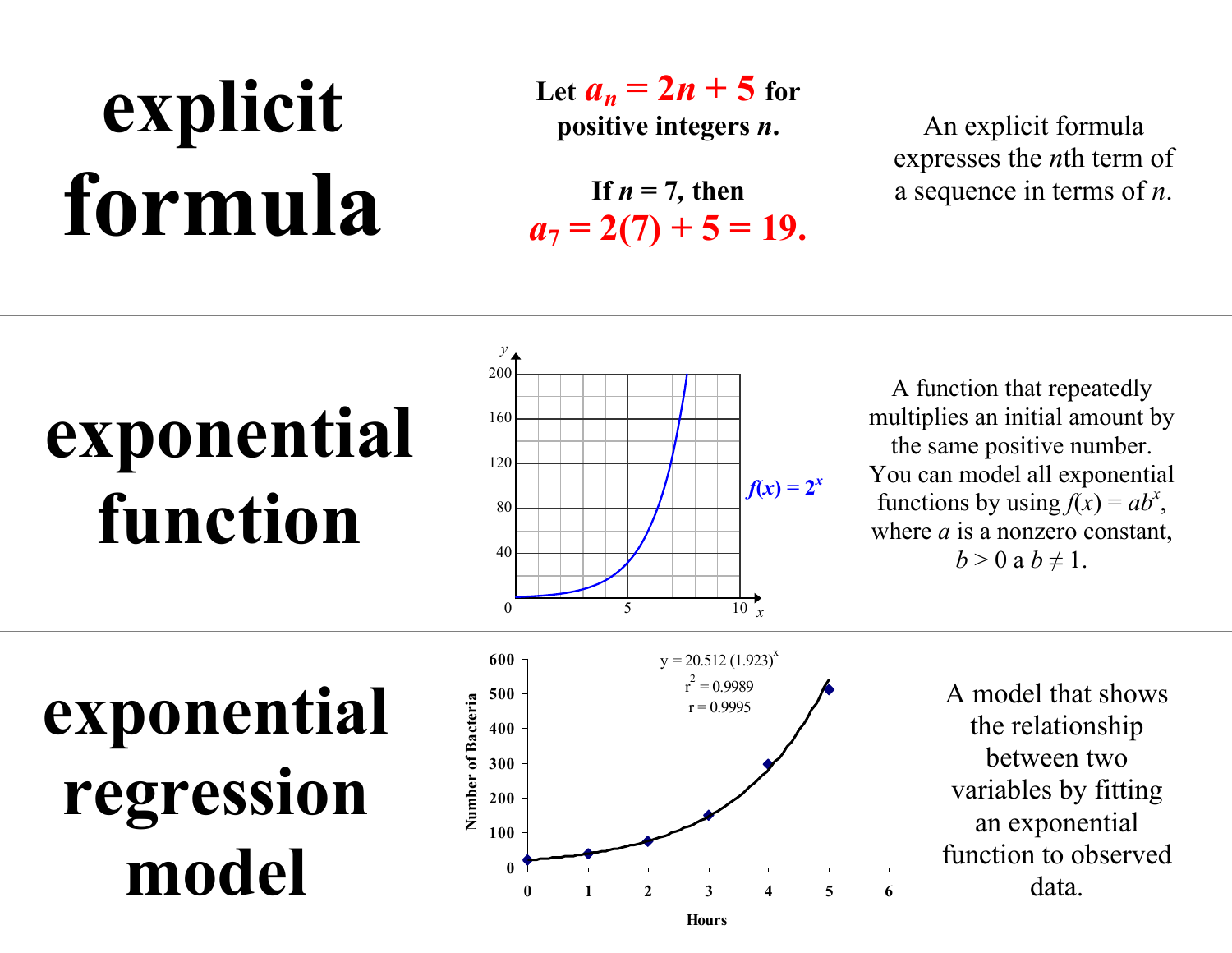# **expression 5***<sup>x</sup>* **+ 3**

A variable or combination of variables, numbers, and symbols that represents a mathematical relationship.



*Using your regression equation, find the total calories based upon 40 grams of fat?*

To *estimate* or infer a value or quantity beyond the known range of data.

**factor** 

**2** •  $x = 2x$ factors

Any of the numbers or symbols in mathematics that when multiplied together form a product.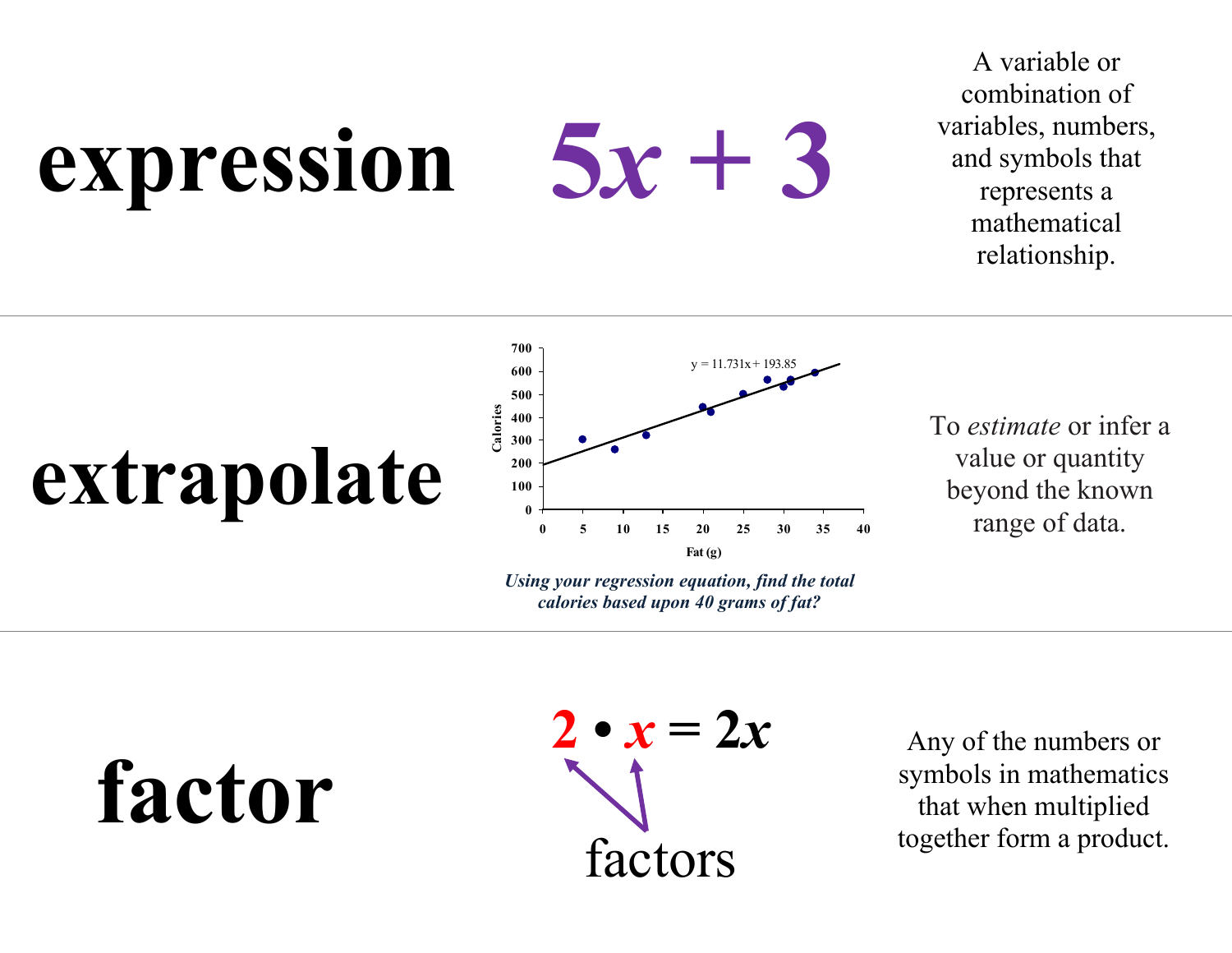# **function**

**gap**



A relation that assigns exactly one value in the range to each value in the domain.

## **function**   $f(x) = 3x - 8$ <br>**notation**

To write a rule in function notation, you use the symbol  $f(x)$  in place of *y*.



A place on a graph where no data **gap** values are present.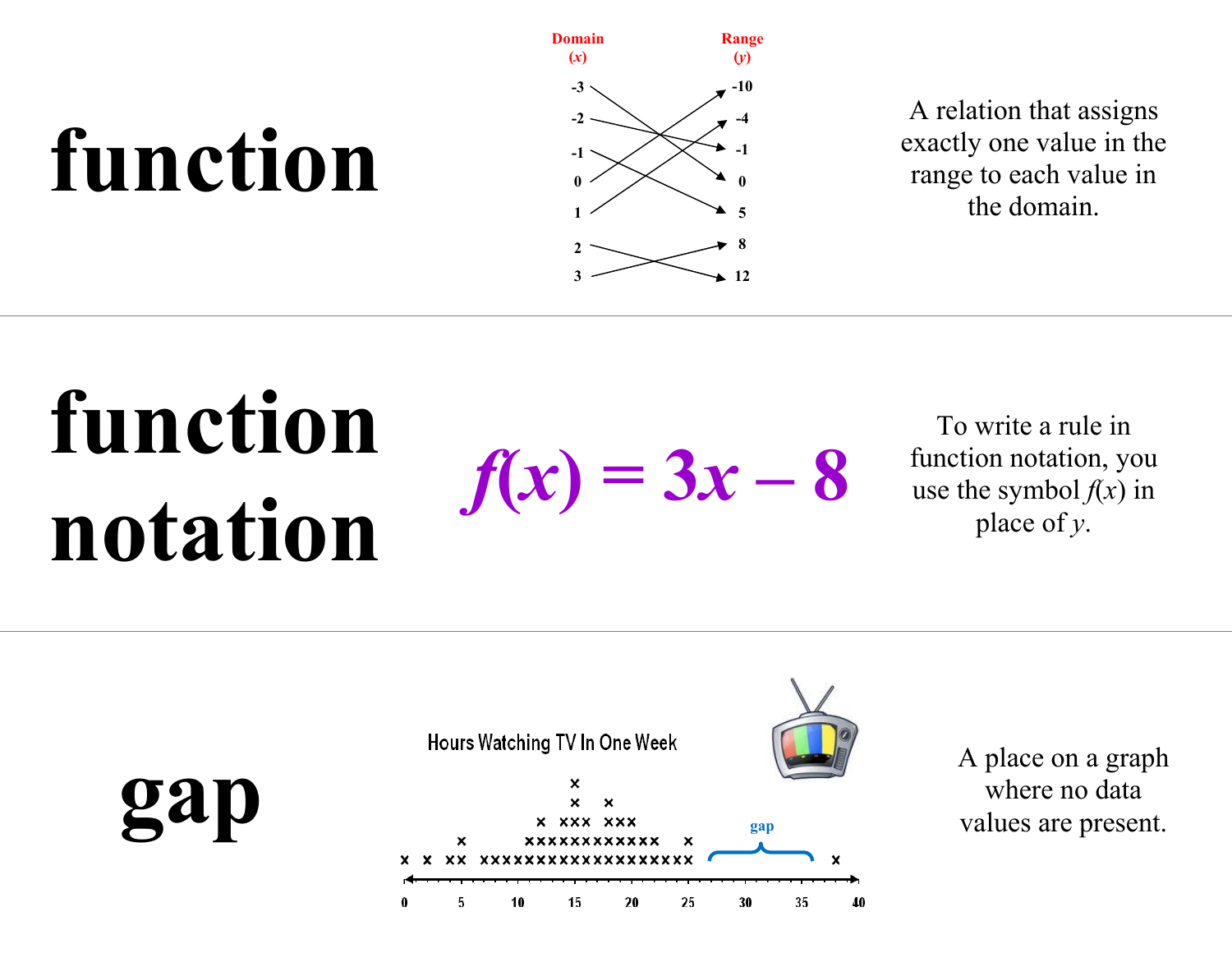## **geometric sequence**

 $a_n = a_1 \bullet r$ *n***-1** 

The first term is  $a_1$ , the common ratio is *<sup>r</sup>*, and the number of terms is *<sup>n</sup>*.

**Example:** 2, 6, 18. 54, 162  $a_1 = 2, r = 3, n = 5$ 

The explicit formula is  $a_n = 2 \cdot 3^{n-1}$ 

A sequence such as 2, 6, 18, 54, 162 or 3,  $1, \frac{1}{3}, \frac{1}{9}, \frac{1}{27}$  which has a constant ratio between terms.

## **half-plane**



The portion of a plane lying on one side of some line in the plane*.* The graph of a linear inequality is always a half-plane.





A bar graph in which the labels for the bars are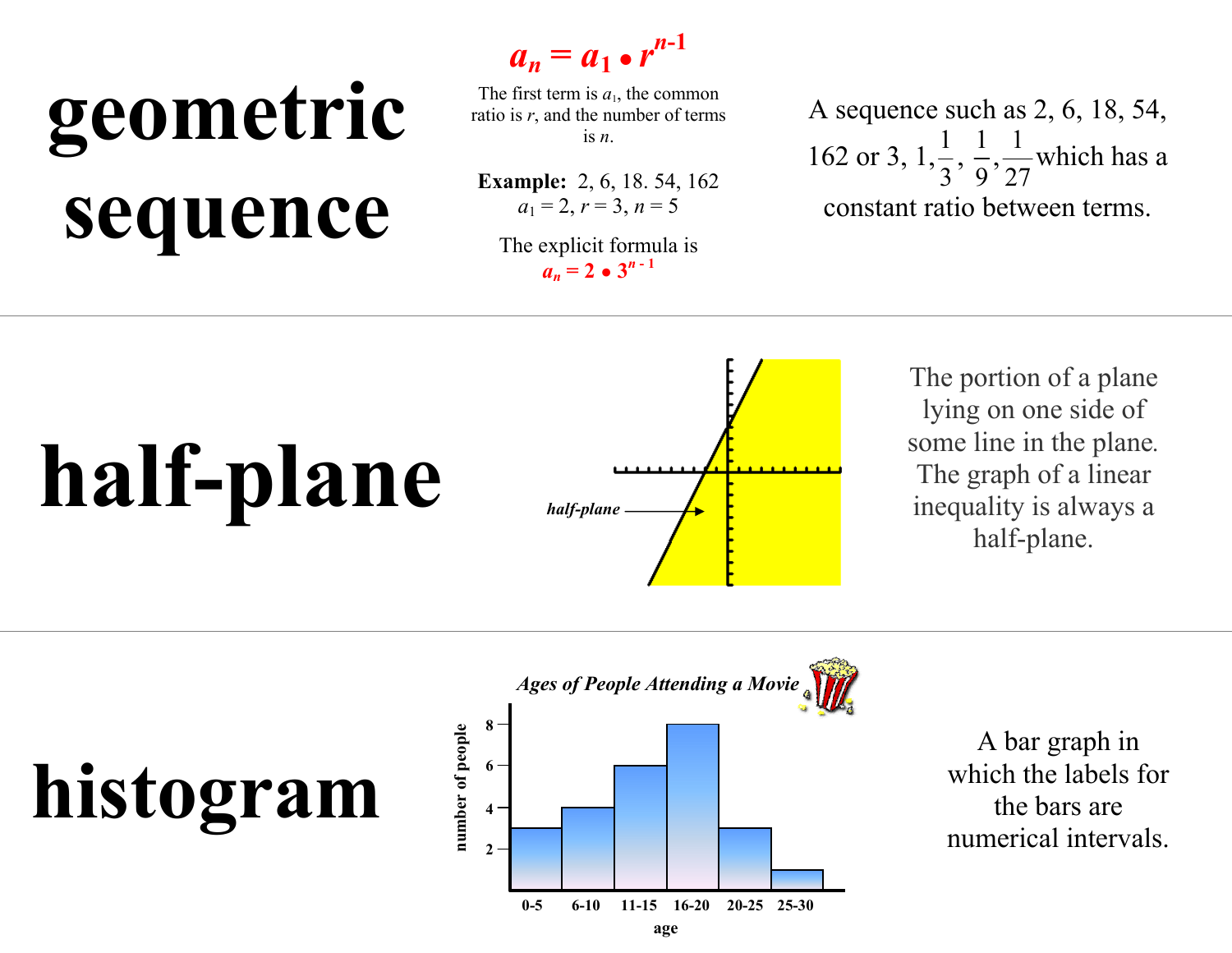### **horizontal intercept**



Also known as the *<sup>x</sup>*-intercept. It can be found by substituting "0" for the variable *y* in the equation  $y = mx + b$ .

 $0 = m \cdot x + b$ 

#### **horizontal translation**



Horizontally translating a graph is equivalent to shifting the parent function left or right in the direction of the *x*-axis. A graph is translated *k* units horizontally by moving each point on the graph *k* units horizontally.

**inconsistent system** 



A system that has no solution.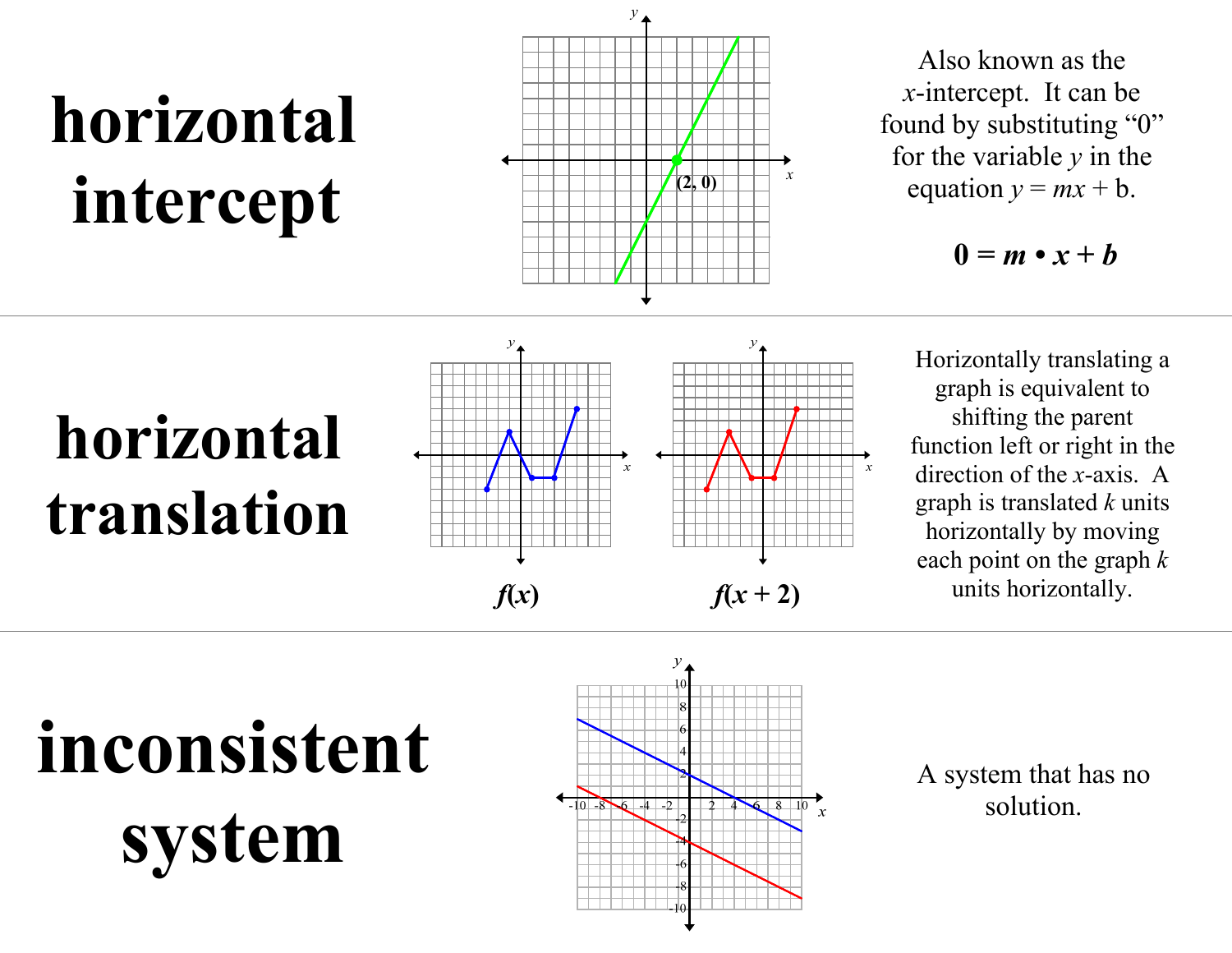## **increasing exponentially**



 $5$  Something is said to  $f(x) = 3^x - 1$  *increase exponentially* if its rate of change is expressed using exponents. A graph of such a rate would appear not as a straight line, but as a curve that continually becomes steeper or shallower.

# **increasing linearly**



*f*  $f(x) = \frac{1}{2}x + 1$  increase linearly if its rate of change is constant. That is, the change in *y* divided by the change in *x* is constant for any two points on the function. The graph of such a function would appear as a straight line.

**independent system**



A system of linear equations that has a unique solution.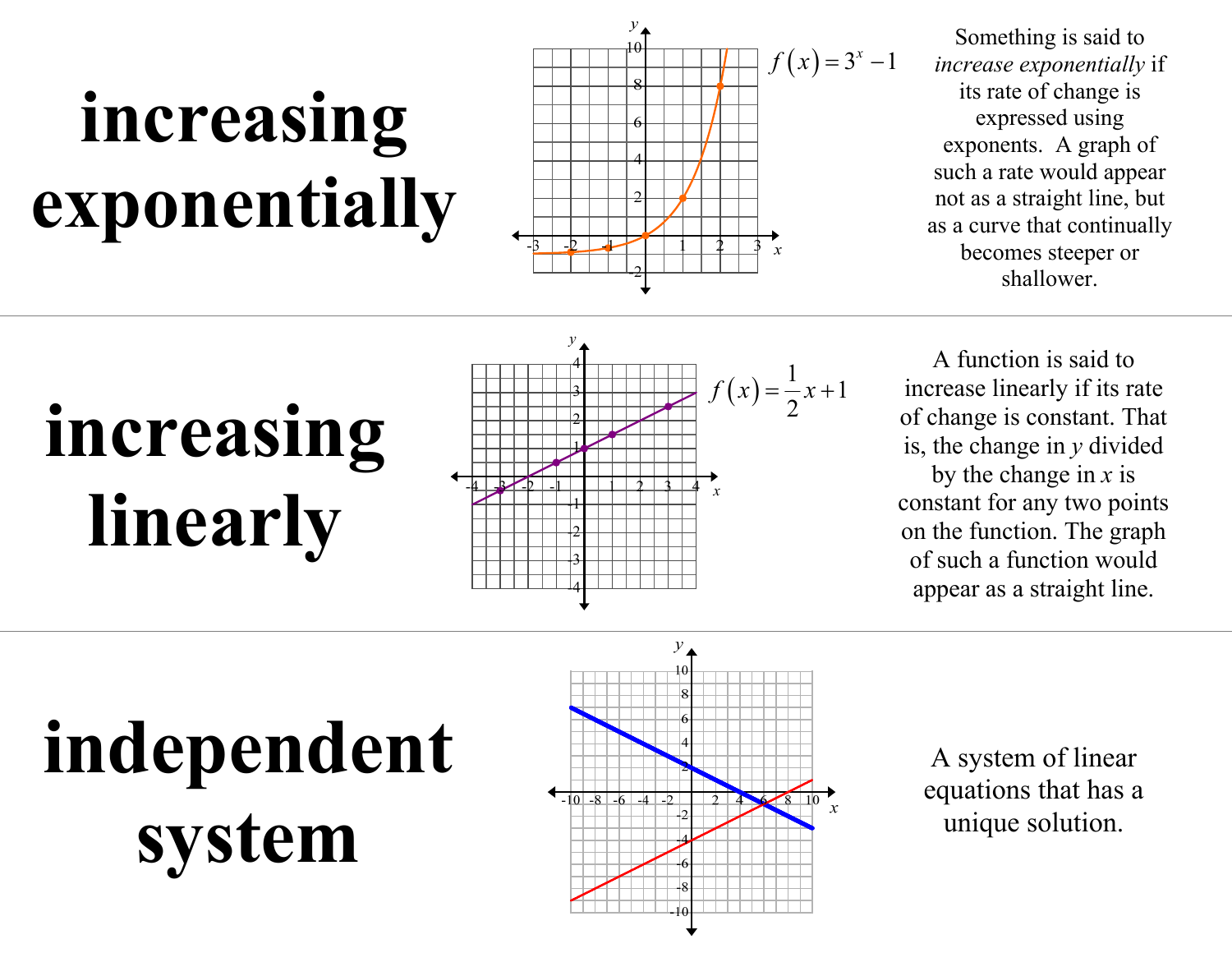## **inequality**

 $5x + 6 < 20 - 2x$  A mathematical



sentence that compares two unequal expressions using one of the symbols  $\leq, \geq, \leq,$  $\geq$ , or  $\neq$ .

#### **infinitely many solutions**



A system of equations that are dependent and consistent.

**input** 

$$
f(x) = 2(x+1) - 7
$$

#### **input:**  $x = 3$

$$
f(3) = 2(3 + 1) - 7
$$
  
= 2(4) - 7  
= 8 - 7  
= 1

A value of the independent variable.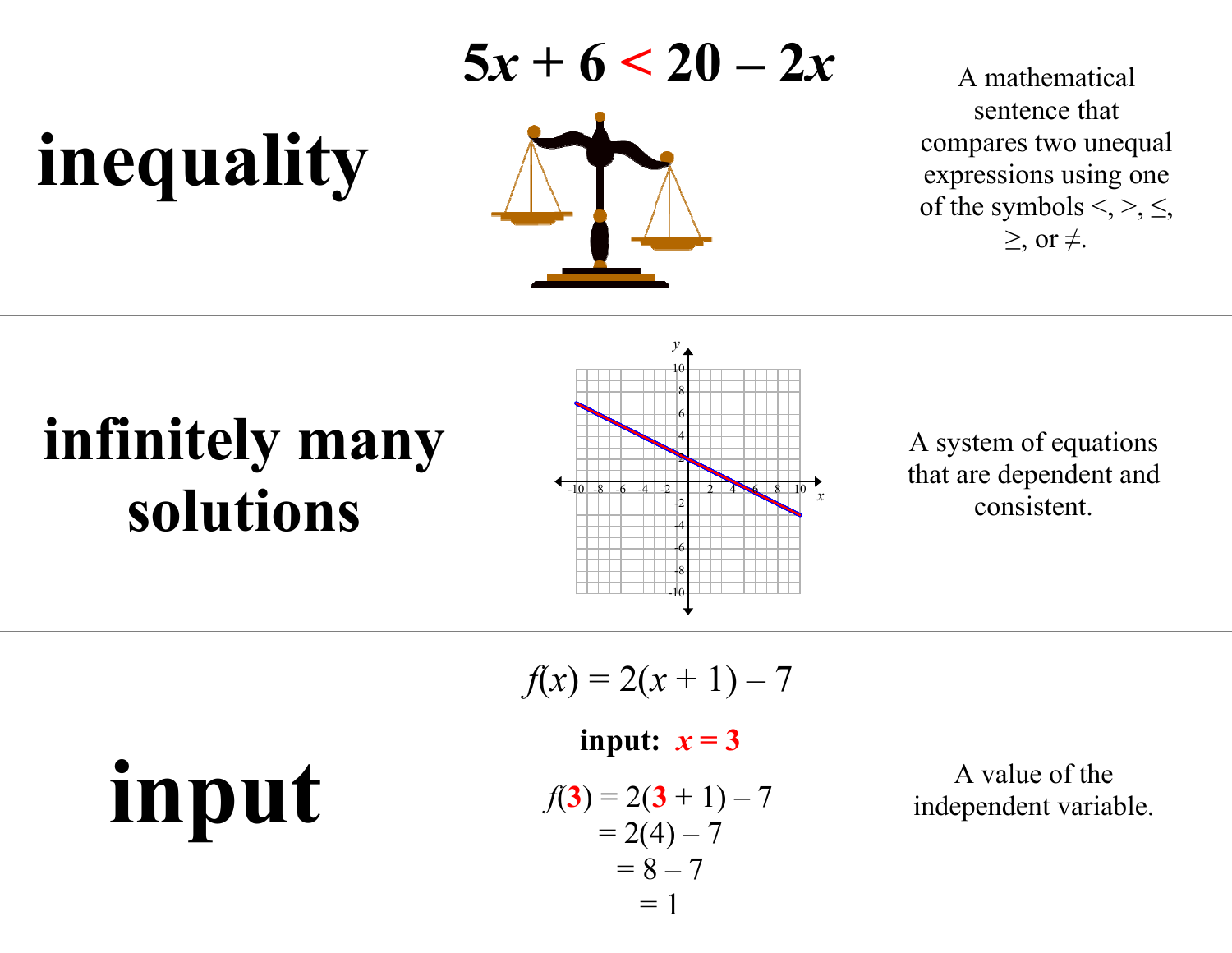

*Using your regression equation, find the total calories based upon 26 grams of fat?* 

To *estimate* or infer a value or quantity that falls within the range of values plotted on the scatter plot.

#### *interquartile range* The difference **interquartile**  between the upper quartile and the **range** lower quartile. 10 15 20 25 30 35 40 45 50 55 60 65 70 75 80 85 90 95 100  $0<sub>5</sub>$

## intersection  $\leftarrow$  A point where two or<br>more functions intersect.

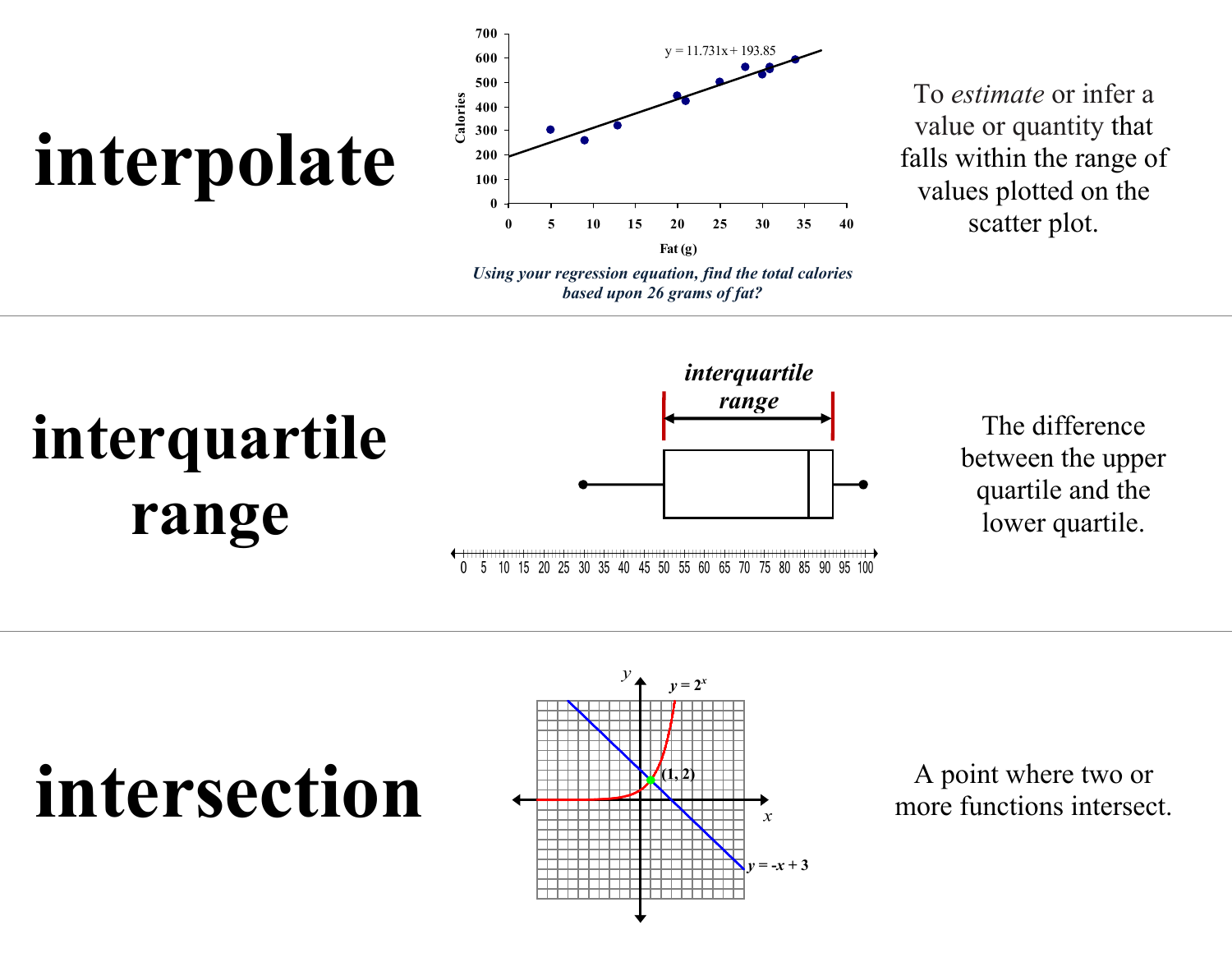# **interval**

- $\bullet$   $0 \le x \le 1$  is an interval which contains 0 and 1, and all numbers between them
- **(0, 1)** is an open interval
- **[0, 1]** is a closed interval

A set of real numbers with the property that any number that lies between two numbers in the set is also included in the set.

## **interval notation**

For  $-2 \leq x \leq 8$ , the **interval notation is [-2, 8).**

A notation for describing an interval on a number line. The interval's endpoints(s) are given, and a parenthesis or bracket is used to indicate whether each endpoint is included in the interval.



|              | Dance | <b>Sports</b> | <b>Movies</b> | <b>TOTAL</b> |
|--------------|-------|---------------|---------------|--------------|
| Women        | 16    |               |               | 30           |
| Men          |       | 10            |               | 20           |
| <b>TOTAL</b> | 18    | 16            | 16            | 50           |

Entries in the body of the table are called *joint frequencies*.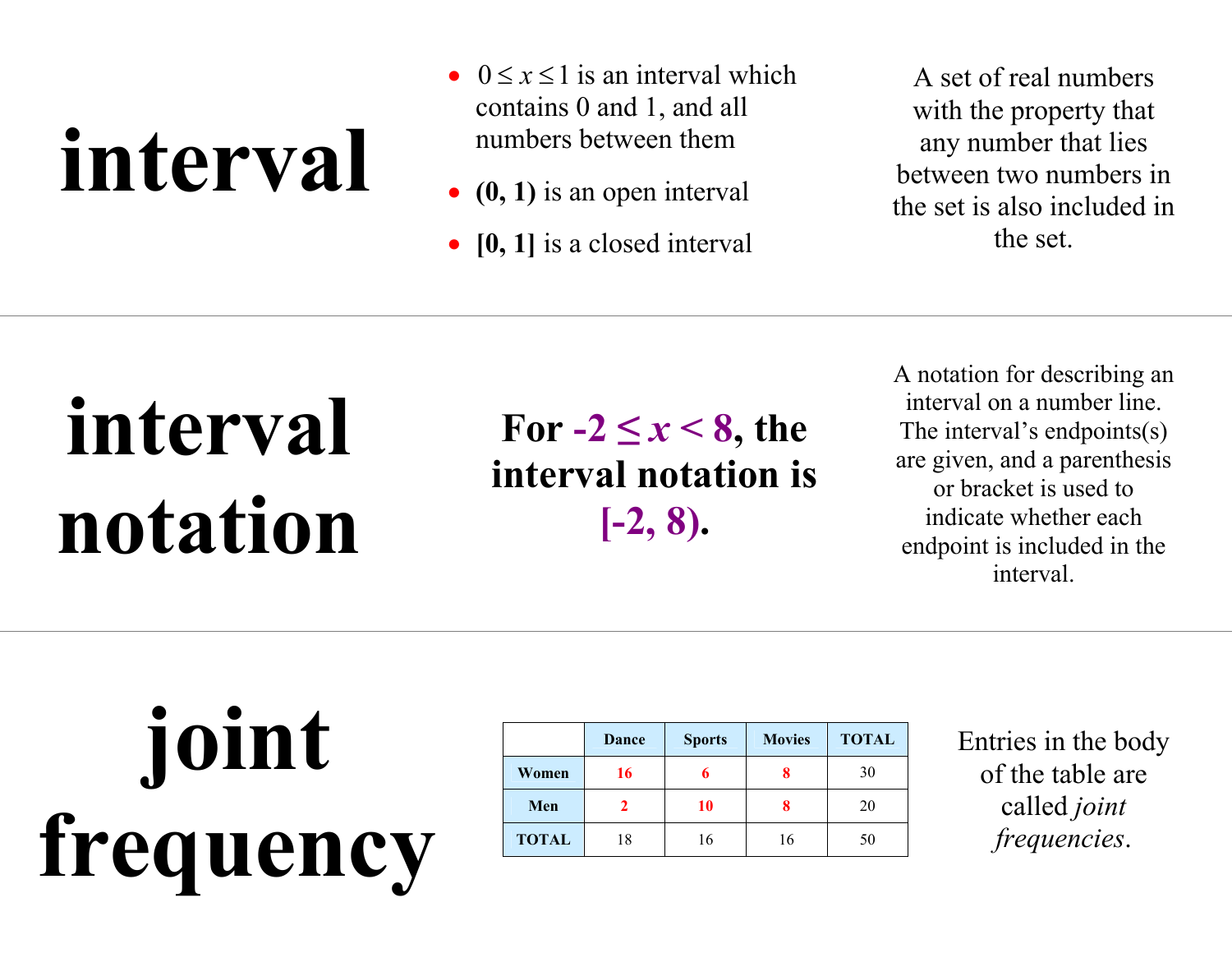# **laws of exponents**

For all real numbers *x* and all integers *m* and *<sup>n</sup>*,

 $m \sim m^{-m}$ 

 $\frac{x}{x^n} = x^{m-n}, x$  $=x^{m-n}, x \neq$ 

*n*

$$
x^m \bullet x^n = x^{m+n} \qquad \frac{x^m}{x^n} = x^{m-n}, x \neq 0
$$

$$
(x^n)^m = x^{nm} \qquad (xy)^n = x^n y^n
$$

The theorem stating the elementary properties of exponents.



A line is the straight path connecting two points and extending beyond the points in both directions.

# line of **best fit**



A line of best fit (or "trend" line) is a straight line that best represents the data on a scatter plot. This line may pass through some of the points, none of the points, or all of the points.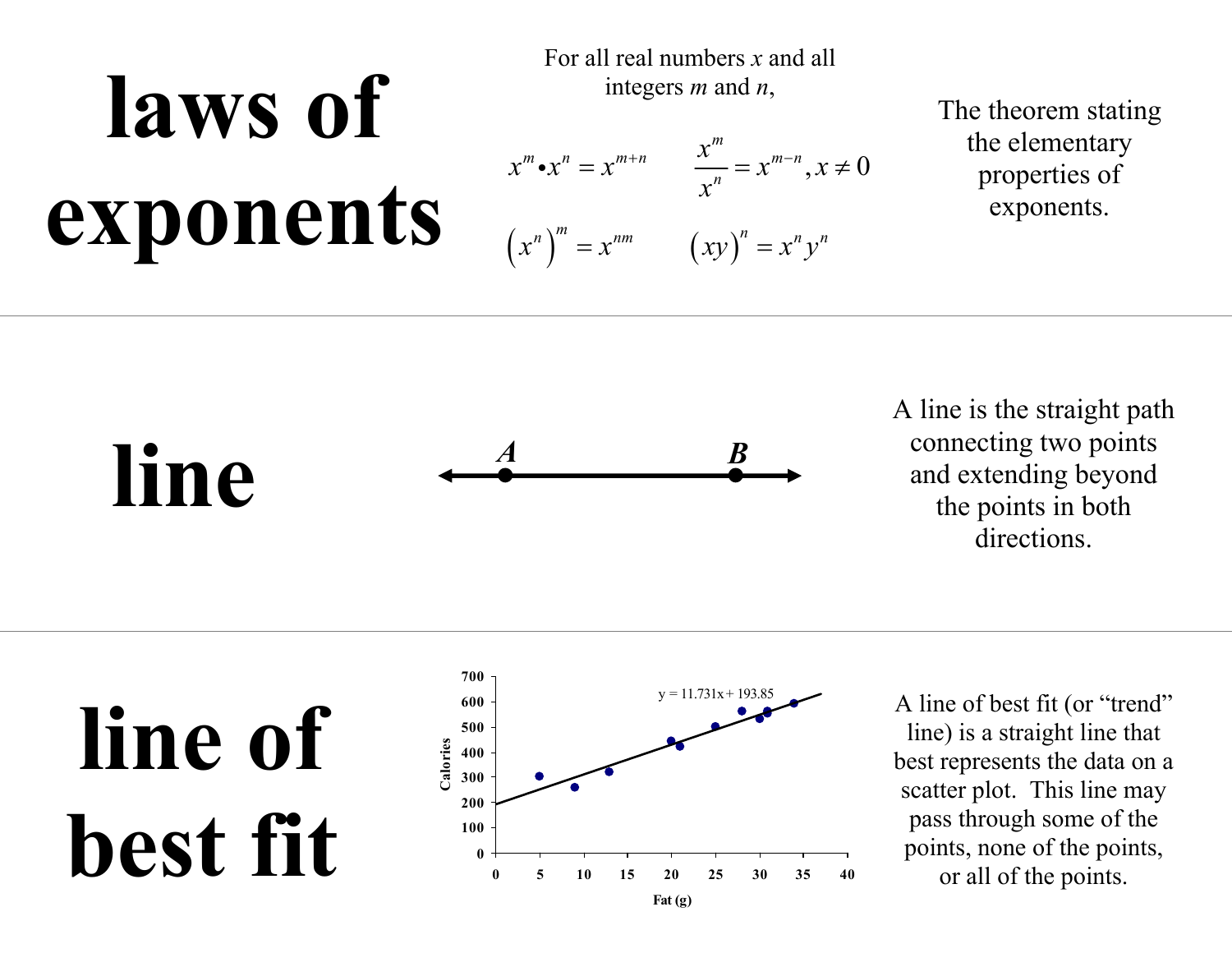# **line segment**

 $\bm{C}$  **D** 

A line segment is a part of a line that is bounded by two end points, and contains every point on the line between its end points.

# **linear equation**  $2(x-5) = 3x + 4$

An algebraic equation in which each term is either a constant or the product of a constant and (the first power of) a single variable.

## **linear function**



Functions that are a firstdegree polynomial of one variable. The graph of the function is a line.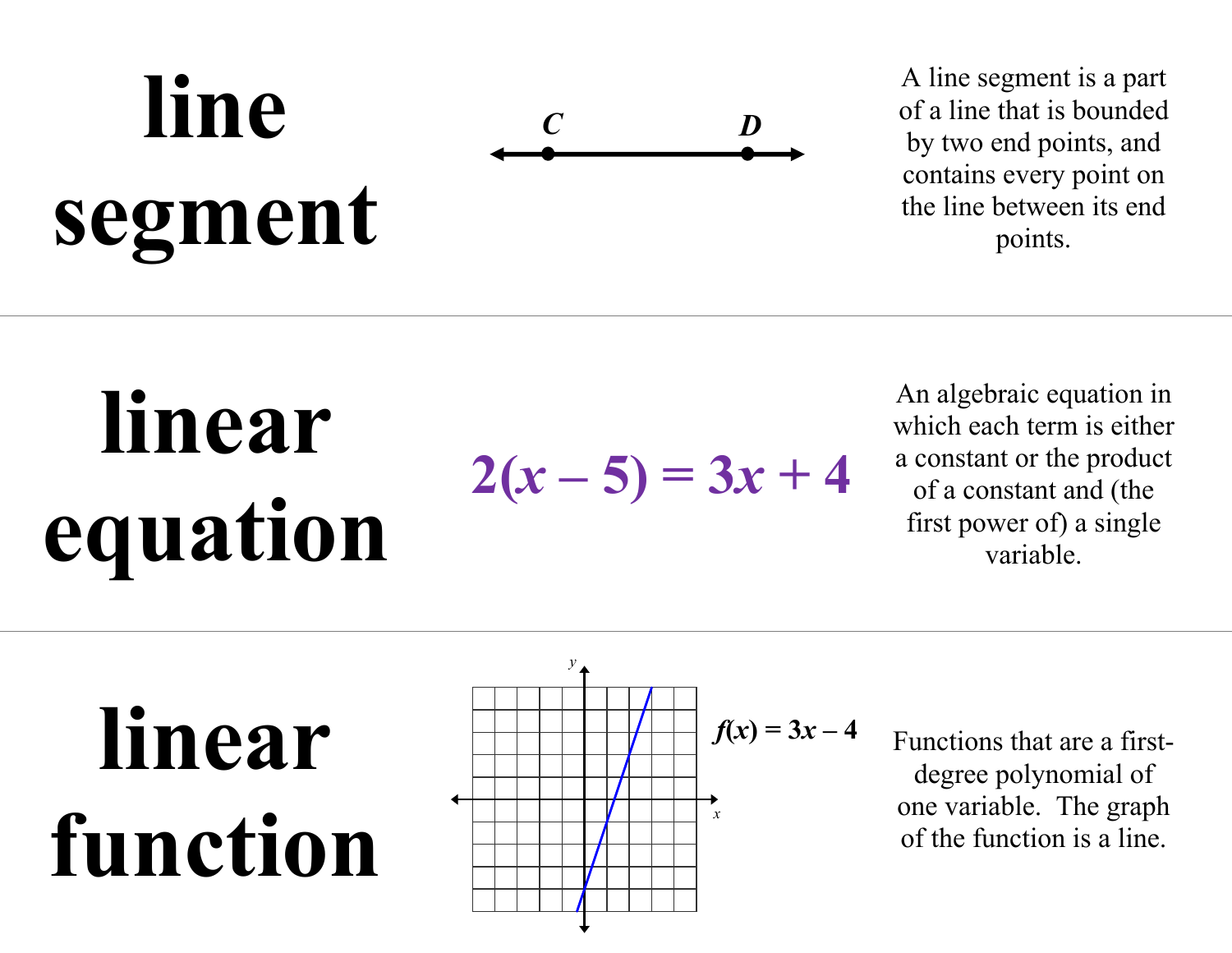### **linear regression model**



A model that shows the relationship between two variables by fitting a linear function to observed data.

**marginal frequency**

|              | <b>Dance</b> | <b>Sports</b> | <b>Movies</b> | <b>TOTAL</b> |
|--------------|--------------|---------------|---------------|--------------|
| Women        | 16           |               |               | 30           |
| Men          |              | 10            |               | <b>20</b>    |
| <b>TOTAL</b> | 18           | 16            | 16            | 50           |

The total row and total column report the marginal frequencies or marginal distribution.

**Data Set: 14, 21, 27, 33, 45, 46, 52** 

**mean**

**Step 1:**   $14 + 21 + 27 + 33 + 45 + 46 + 52 = 238$ 

**Step 2:**   $238 \div 7 = 34$ **mean** 

The sum of a set of numbers divided by the number of elements in the set. (A type of average)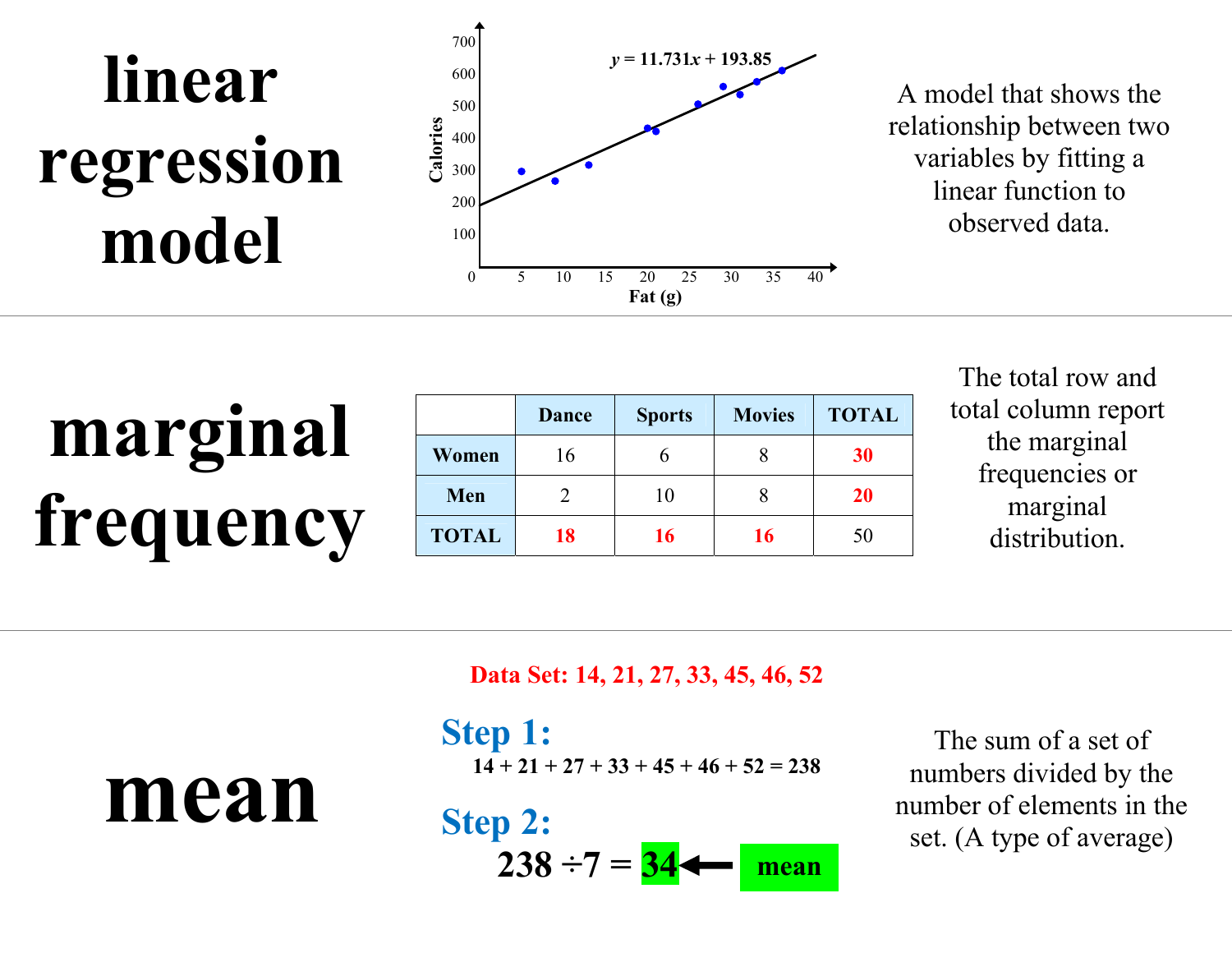# **median**

**14, 21, 27, 33, 45, 46, 52** The middle number of a set of

**median**

numbers when the numbers are arranged from least to greatest, or the mean of two middle numbers when the set has two middle numbers.

#### **numerical (quantitative) data**

Counting the number of



students getting on a school.<br>
Numerical/quantitative data are<br>
numbers in context.

Examples:

- 0 there are 43 flies on the ceiling
- 0 there are 5 pieces of gum in a pack
- 0 there are 8 planets in the solar system

A function is odd if  $-f(x) = f(-x)$  for all *x* in the domain of the function, or  $-f(x) + f(-x) = 0$ . Geometrically, the graph of an odd function has rotational symmetry with respect to the origin.

# **odd function**

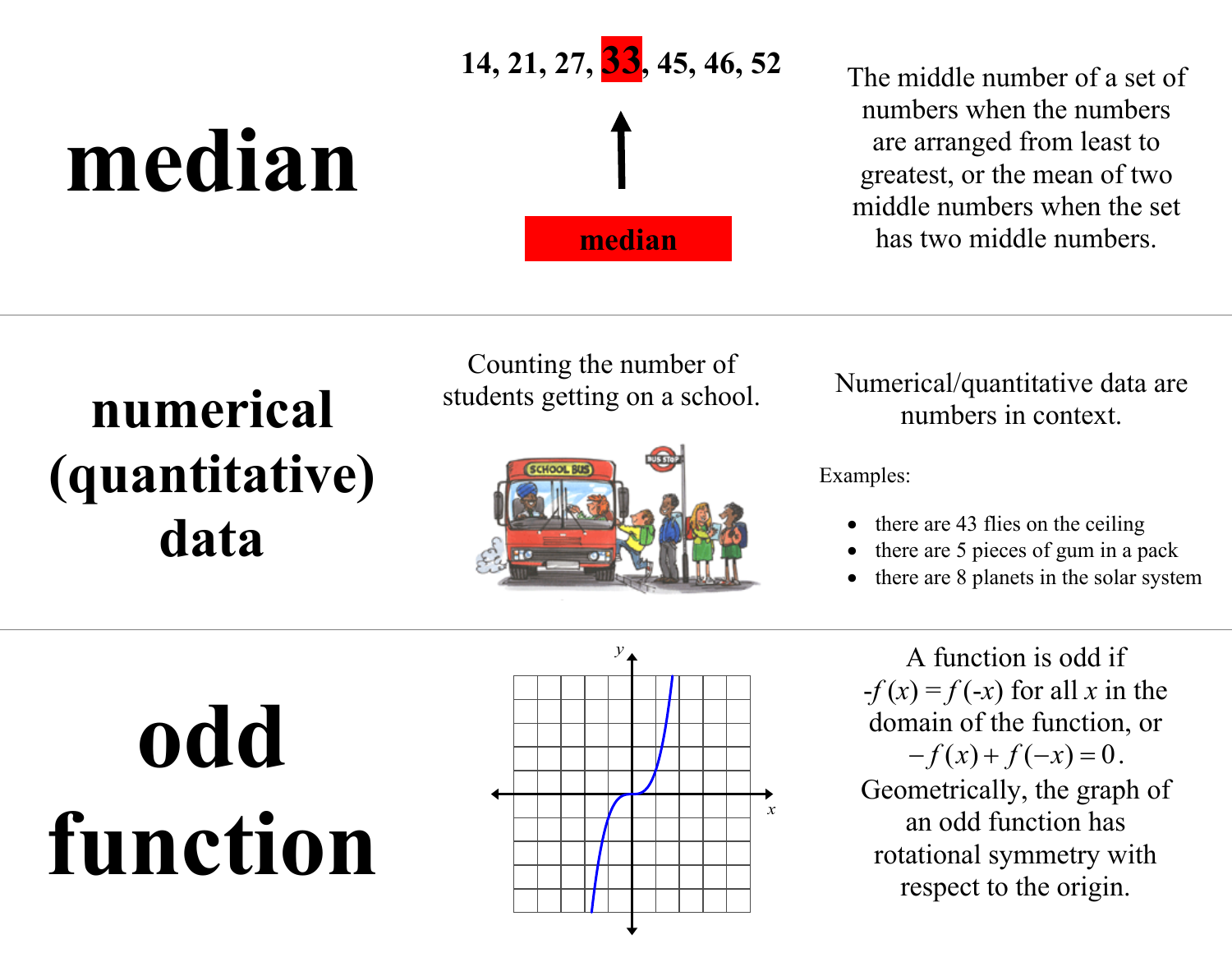Looking back at Bob's points scored, any outliers lie outside the interval (3.25, 17.25). Extreme values that differ greatly from the other observations.

As a rule, an extreme value is considered to be an outlier if it is at least 1.5 *interquartile ranges* below the lower quartile (Q1), or at least 1.5 *interquartile ranges* above the upper quartile (Q3).

**output** 

input: 
$$
x = 3
$$
  
\n $f(3) = 2(3 + 1) - 7$   
\n $= 2(4) - 7$   
\n $= 8 - 7$   
\n $= 1$   
\noutput is 1

 $f(x) = 2(x + 1) - 7$ 

A value of the dependent variable.

# **parallel lines**



Two lines in the same plane that never intersect. Parallel lines have the same slope.



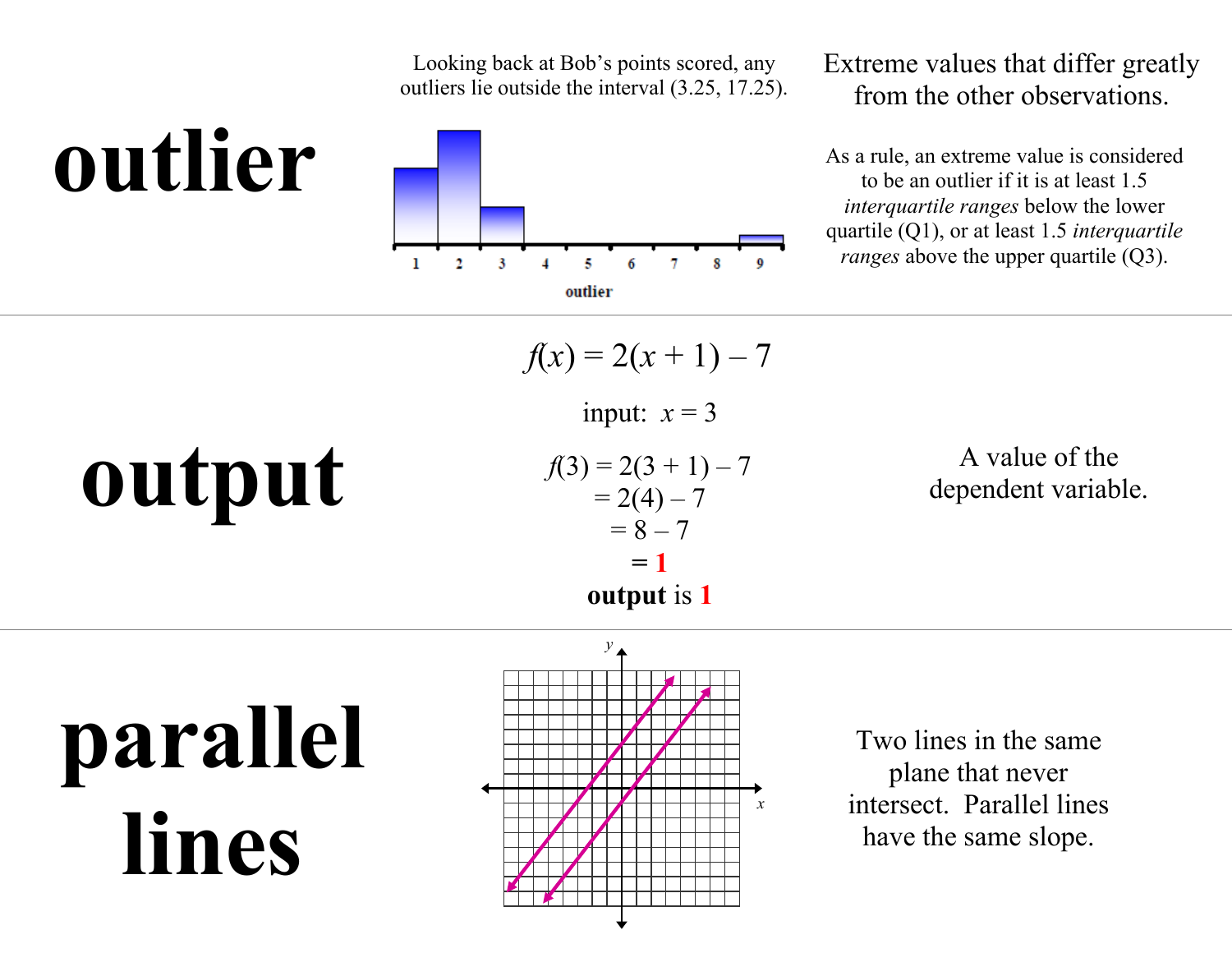#### **parallelogram A**  $\alpha$  quadrilateral with two pairs of parallel and congruent sides.



### **parameter**



A constant or variable term in a function that determines the specific form of the function but not its general nature, as  $a$  in  $f(x)$  = *ax*, where *a* determines only the slope of the line described by  $f(x)$ .

**perimeter** 



The continuous line forming the boundary of a closed geometric figure.

#### **Perimeter = 4cm + 6cm + 4cm + 3cm**   $= 17cm$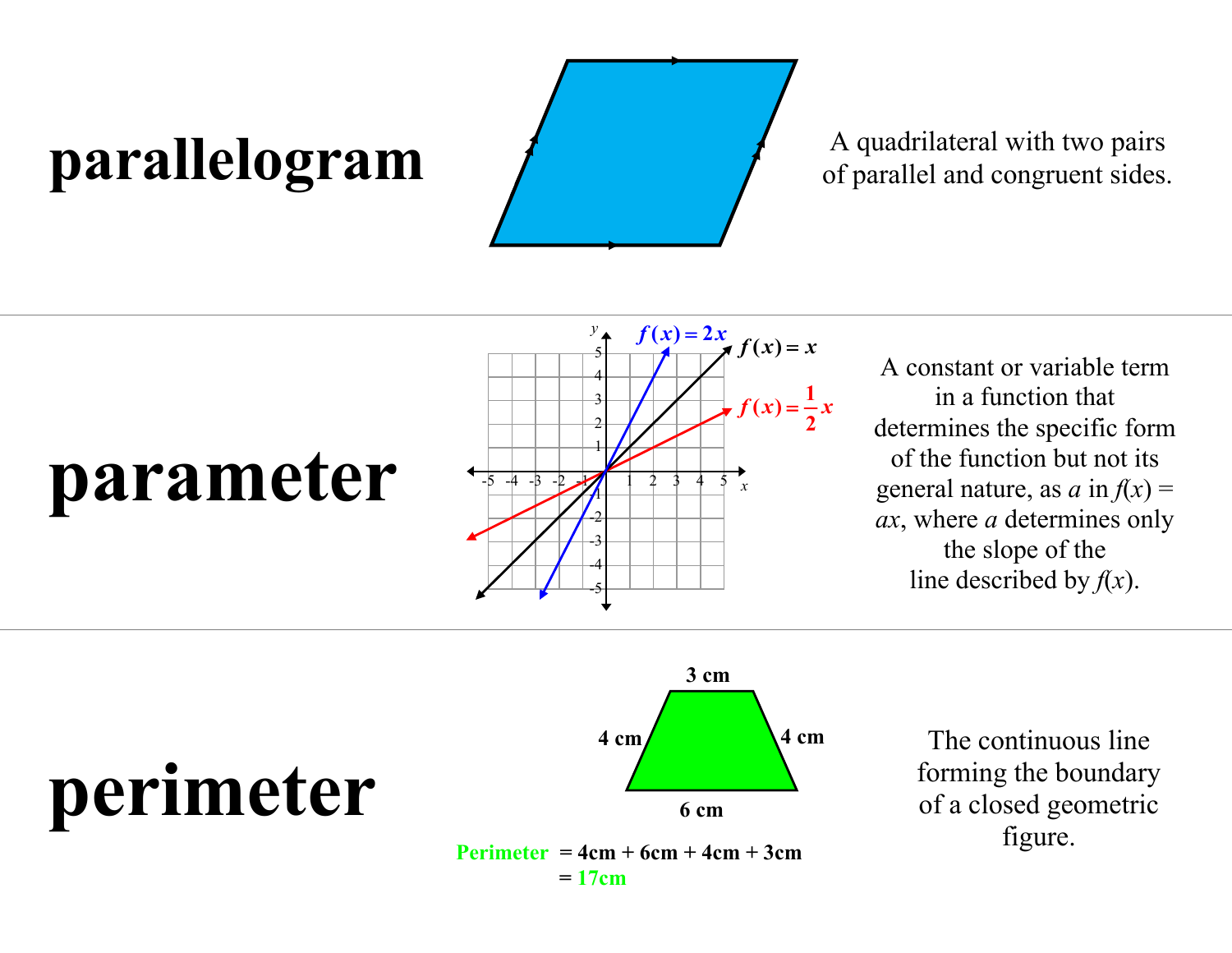#### **perpendicular bisector of a segment**



A line, segment, or ray that is perpendicular to the segment A line, segment, or ray that is perpendicular to the segment at its midpoint. at its midpoint.

#### **perpendicular lines**



Lines that intersect to form right angles. Two lines are perpendicular if the product of their slopes is -1.

 $\bullet$ <sup>A</sup> **point** 

In Euclidean geometry, a point is undefined. You can think of a point as a location. A point has no size.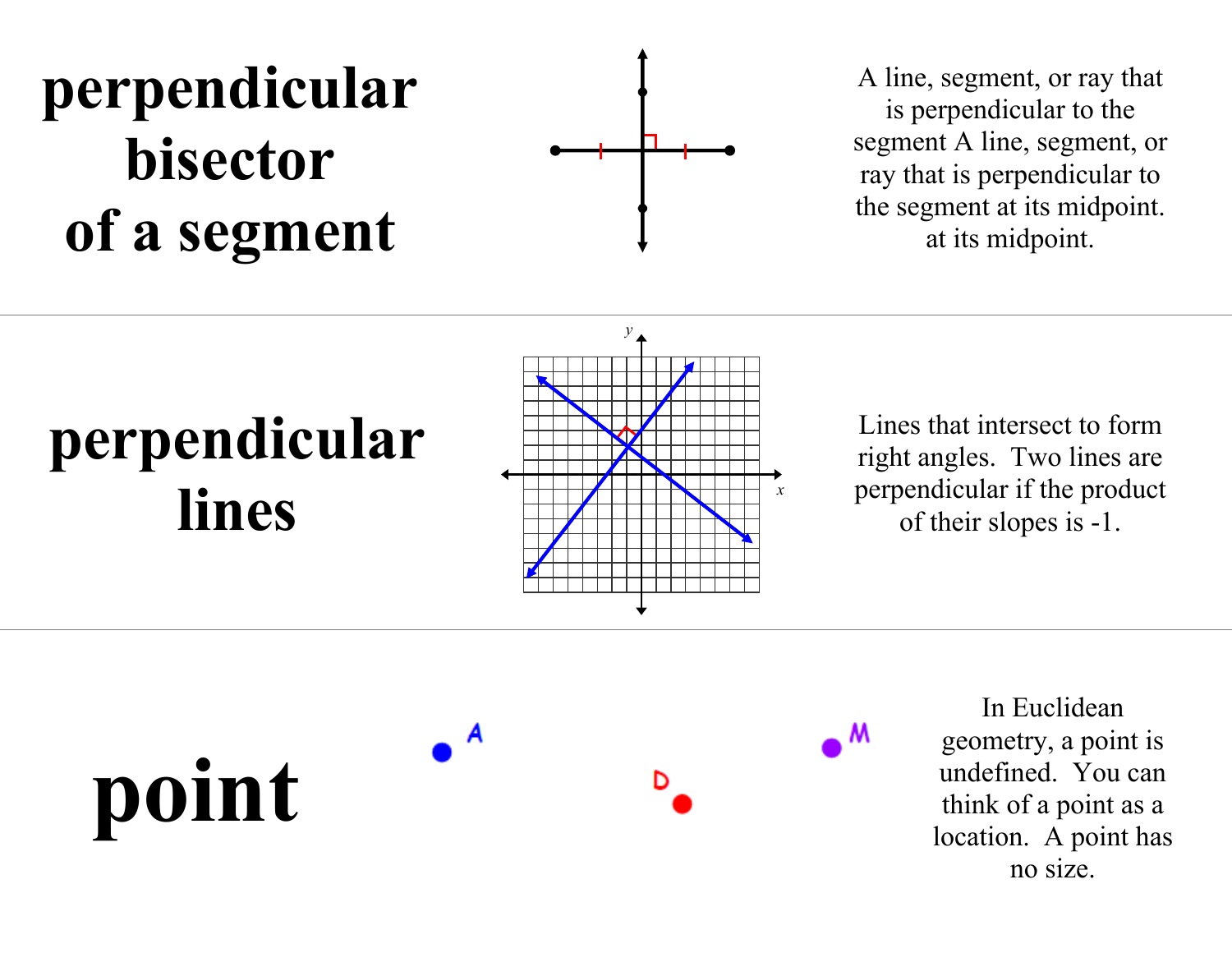



### **Pythagorean Theorem**



In any right triangle, the sum of the squares of the length legs (*a* and *b*) is equal to the square of the length of the hypotenuse *<sup>c</sup>*.

**quartile first quartile (Q1) third quartile (Q3)**



For a data set with median *M*, the first quartile is the median of the data values less than *M*.

For a data set with median *M*, the third quartile is the median of the data values greater than *M*.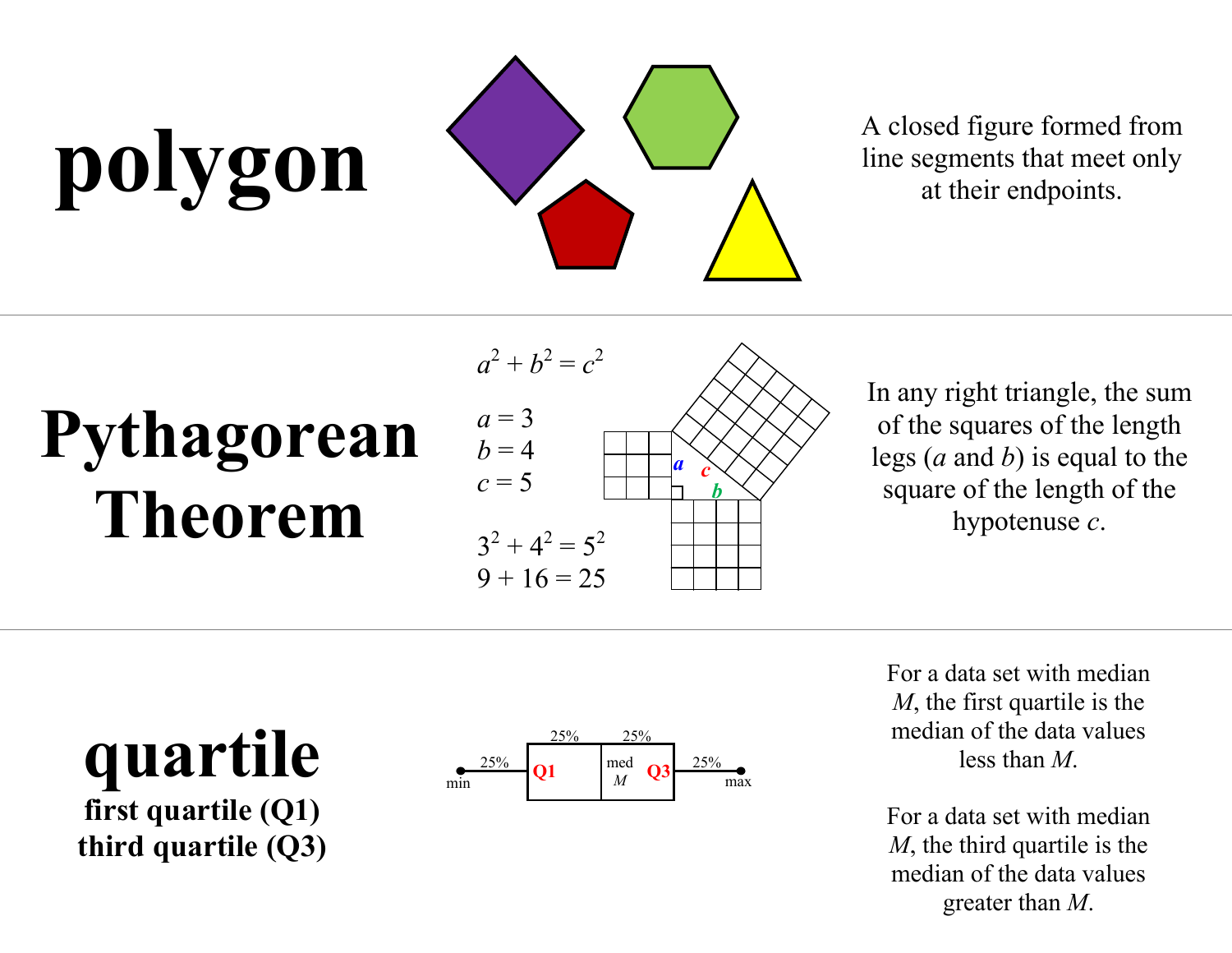

The difference between the greatest number and the least number in a set of numbers.

$$
\textbf{range: } \{2, -3\}, (4, 6), (3, -1), (7, 6), (6, 3)\}
$$
\n
$$
\textbf{range: } \{-3, 6, -1, 6, 3\}
$$

The set of "output" values for which a function is defined.

**rate of c**<br>**c c**<br>**change in the output**  $=$   $\frac{125-75}{5-3} = \frac{50}{2} = 25$ 

| <b>Input</b> | <b>Output</b> |
|--------------|---------------|
|              | 25            |
|              | 75            |
|              | 125           |
|              | 175           |
|              | 225           |

The ratio of the change in the output value and change in the input value of a function.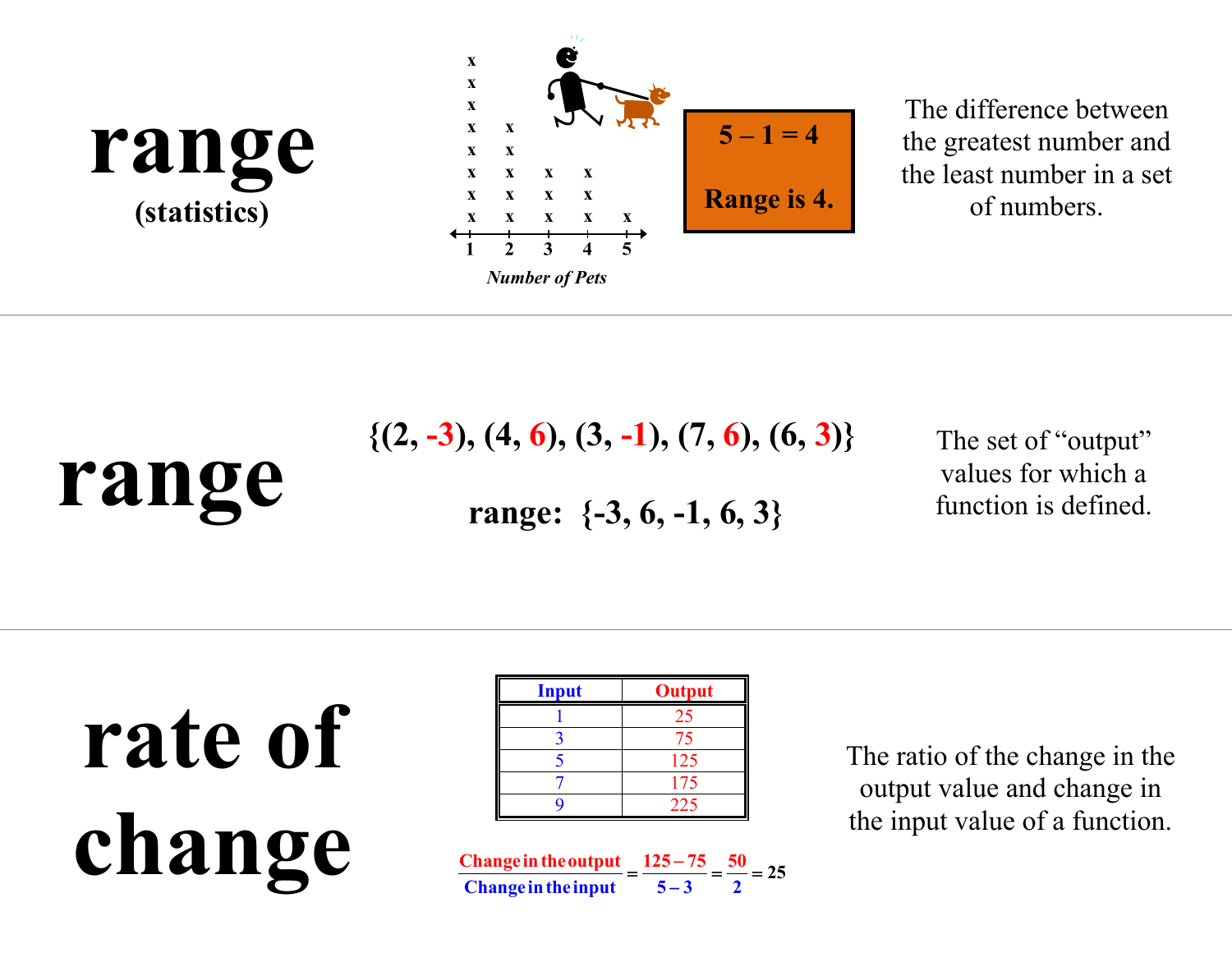

A quadrilateral with two pairs of congruent, parallel sides and four right angles.

**recursive** 

**2, 5, 8, 11, 14…** 

 $a_n = a_{n-1} + d$  $a_n = a_{n-1} + 3$  Pertaining to or using a rule or procedure that can be applied repeatedly.



A transformation such that if a point *A* is on line *<sup>r</sup>*, then the image of *A* is itself, and if a point *B* is not on line  $r$ , then it is image *B'* is the point such that  $r$  is the perpendicular bisector of *BB*'.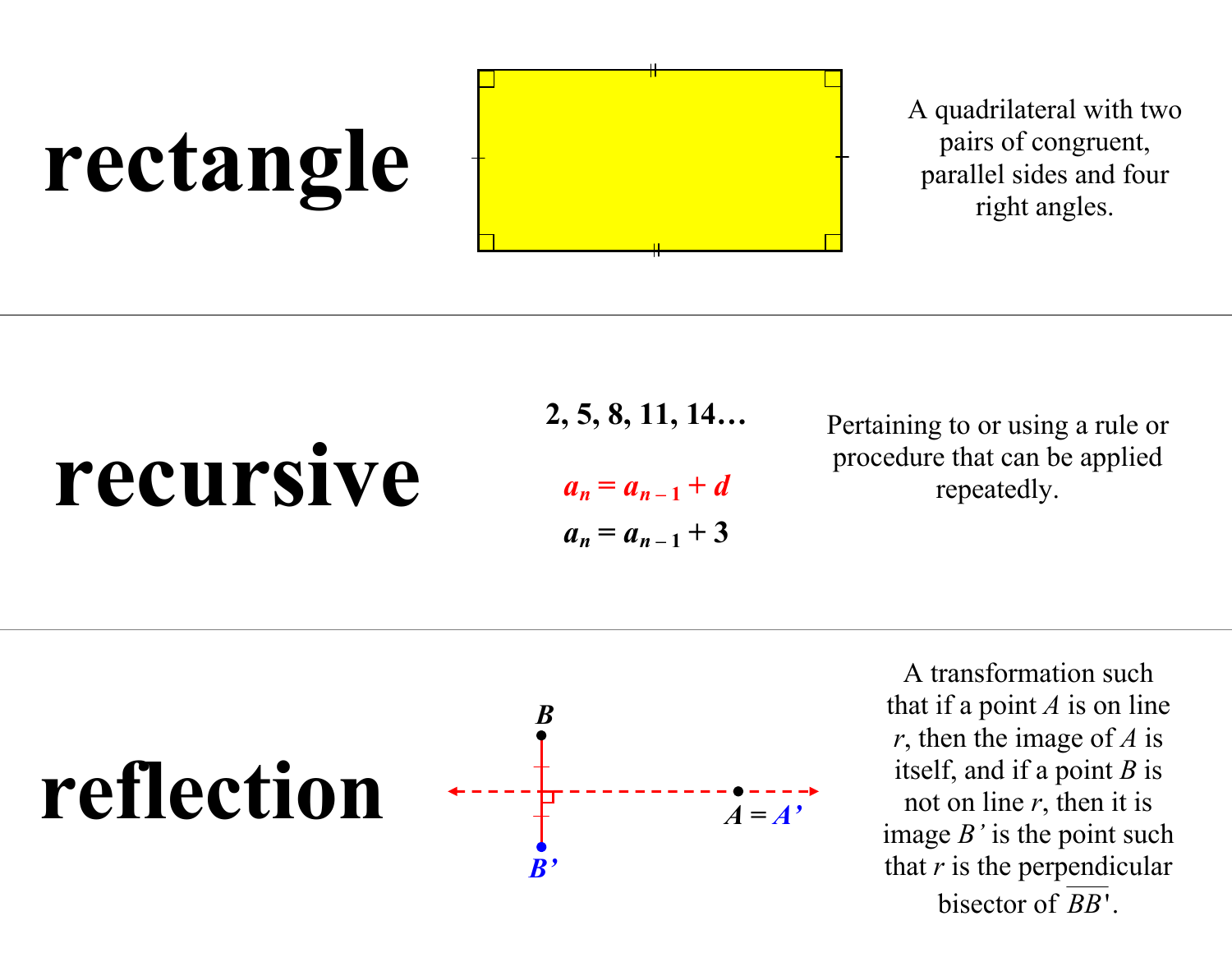## **regression equation**



The equation representing the relation between selected values of one variable (*x*) and observed values of the other (*y*); it permits the prediction of the most probable values of *y*.

**regular hexagon in a circle** 



A regular hexagon that has been inscribed in a circle.

**regular polygon** 



A polygon that is both equilateral and equiangular. Its center is the point that is equidistant from its vertices.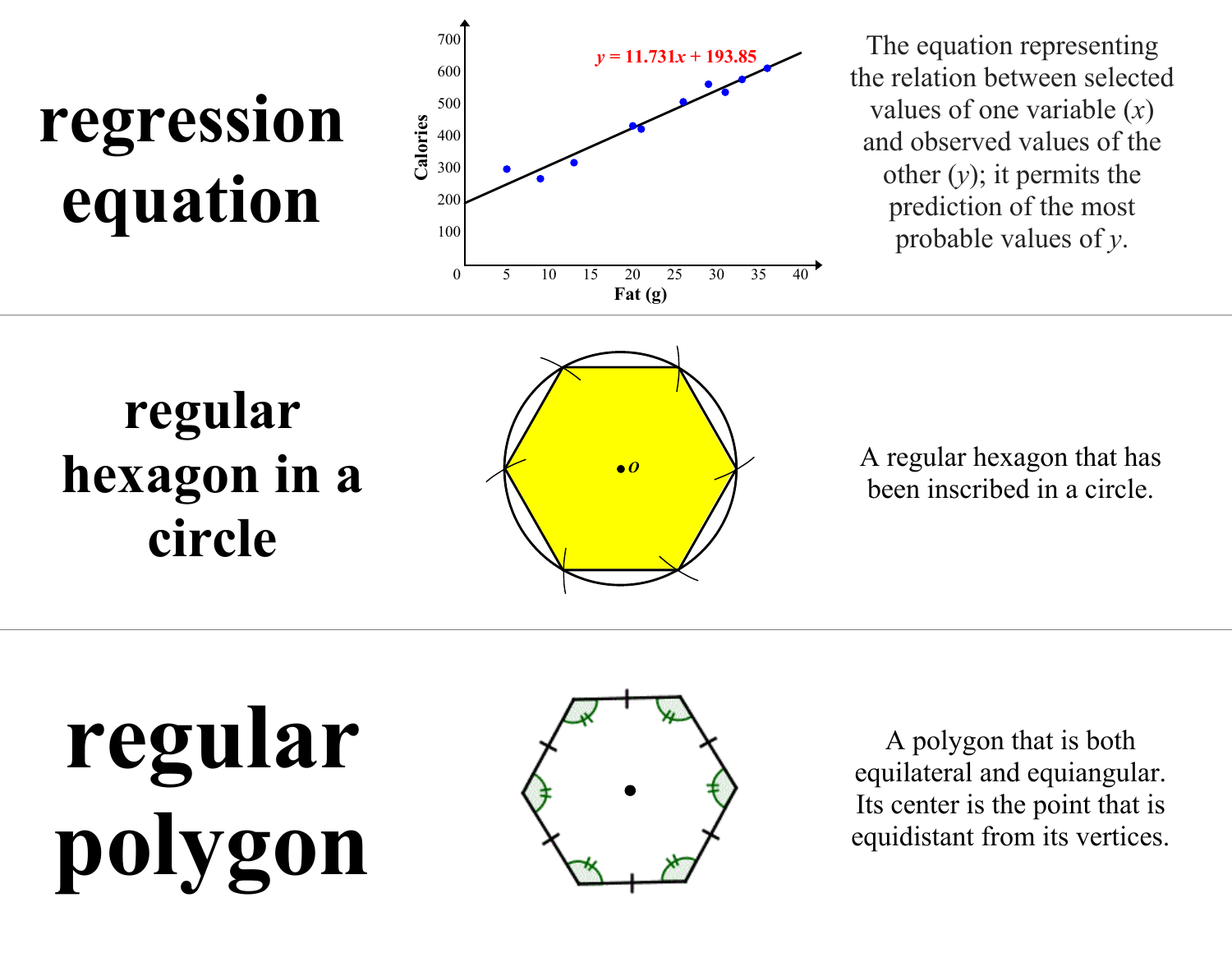The residual plot shows a random pattern





indicating a good fit for a linear model. Residual (or error) represents unexplained variation after fitting a regression model. The difference between the observed value of the dependent variable (*y*) and the predicted value (*ŷ*) is called the **residual** (*e*).

 $e = \nu - \hat{\nu}$ 

reflection r<br>an **trans rigid**  reflection A transformation in the plane that preserves **motion**  distance and angle ation measure. rotatio

## **rotation**



A transformation such that for any point *V*, its image is the point *V*', where  $RV = RV$ and  $m \angle VRV' = x^{\circ}$ . The image *R* itself. The positive number of degrees *x* that a figure rotates is the *angle of rotation*.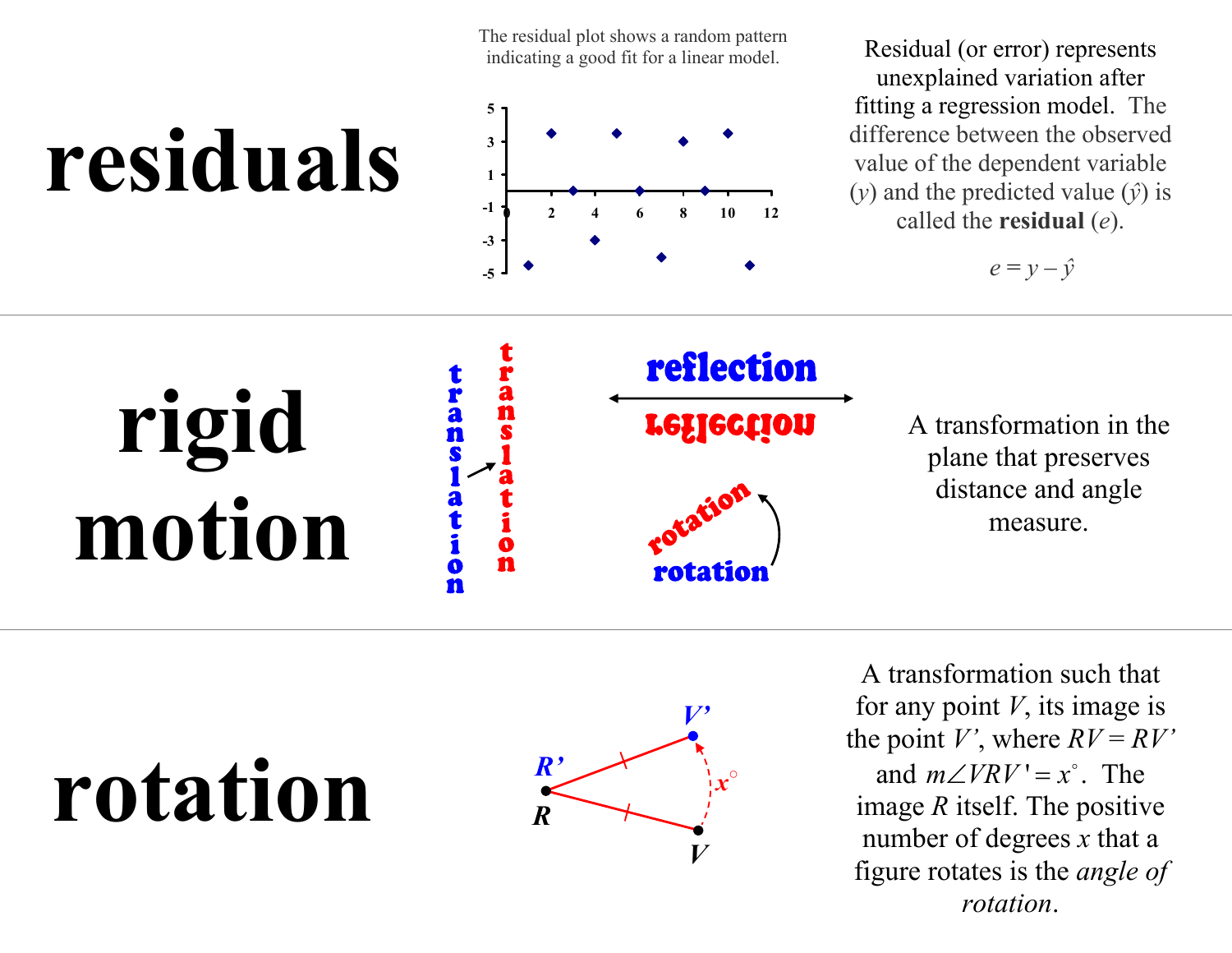

#### **SAS (Side-Angle-Side)**

If two sides and the included angle of a triangle are congruent to two sides and the included angle of another triangle, then the two triangles are congruent.



A graphic tool used to display the relationship between two quantitative (numerical) variables.



**SAS** 

Part of a line that is bounded by two end points, and contains every point on the line between its end points.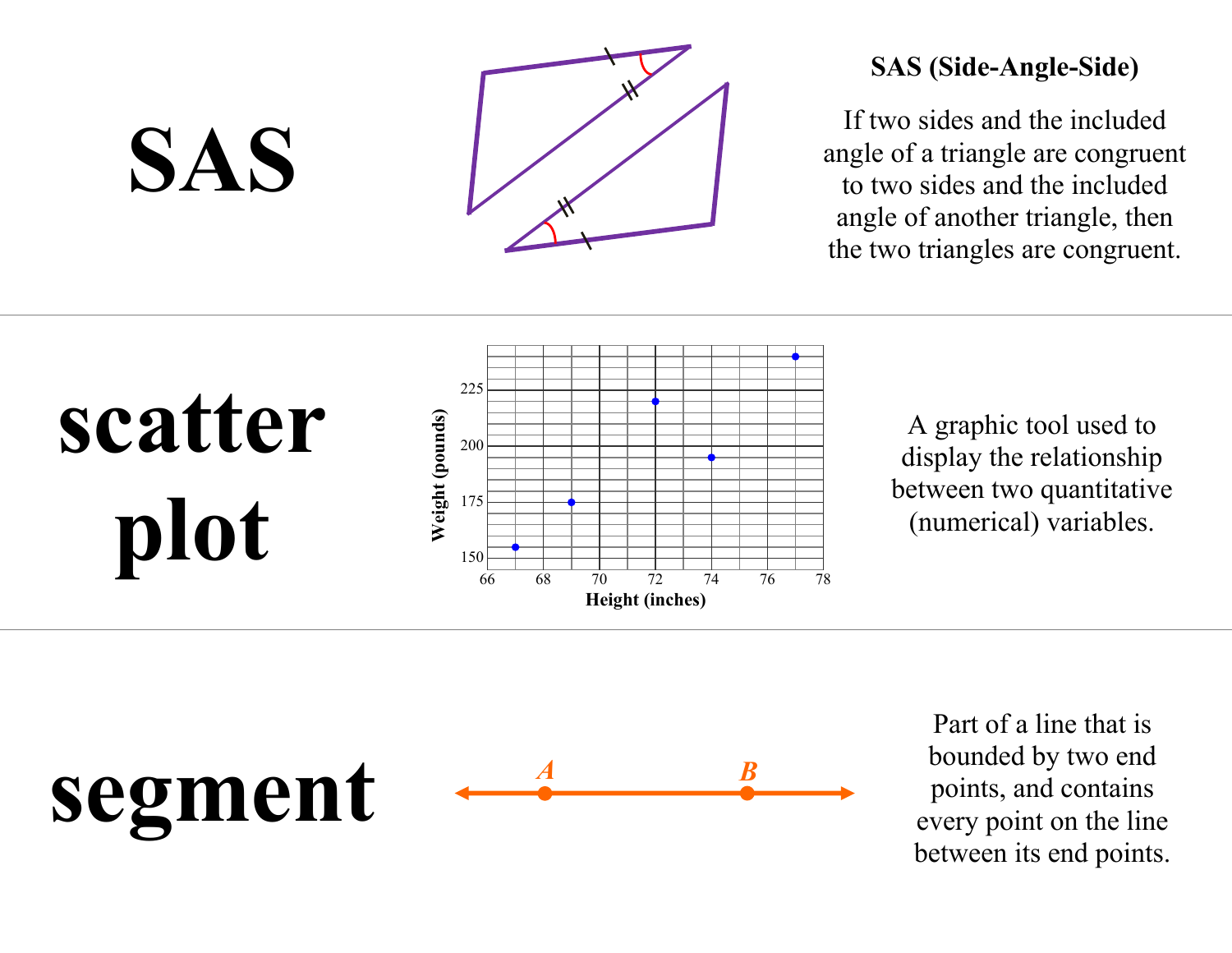### **set builder notation**

 $\{x \mid x \in \mathbb{R} \text{ and } x > 0\}$ 

**This is read as "the set of all values** *x* **such that** *x* **is a real number and** *x* **is greater than 0.**

A notation used to describe the elements of a set.



**simultaneous equations**

 $2x - 5y = 1$ 

**3***<sup>x</sup>* **+ 5***y* **= 14**

A set of equations in two or more variables for which there are values that can satisfy all the equations simultaneously.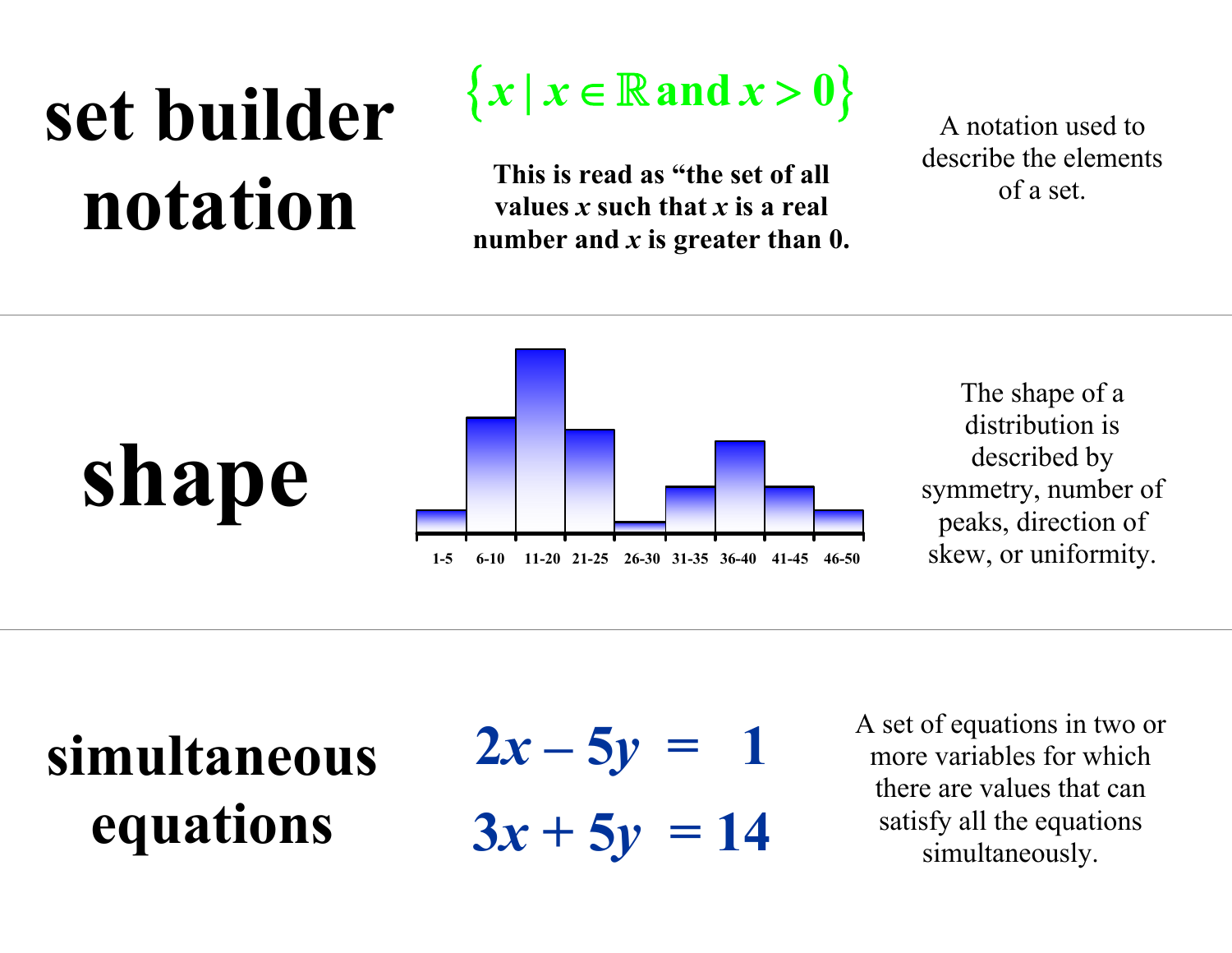

Slope describes steepness, incline, or grade of a line. A higher slope value indicates a steeper incline. The slope of a line is the ratio of the change in *y* over the change in *<sup>x</sup>*.

### **slope formula**

**slope** 



The formula used to find the slope of a line. Slope is often represented with the variable *<sup>m</sup>*.

slope = 
$$
\frac{\text{rise}}{\text{run}} = \frac{\Delta y}{\Delta x}
$$
  

$$
m = \frac{y_2 - y_1}{x_2 - x_1}, \text{ where } x_2 - x_1 \neq 0
$$

# **solution**

#### **Examples:**

- The only solution for the equation  $2x - 15 = -3$  is  $x = 4$ .
- 0 The solutions which satisfy the inequality  $2x + 3 \le 7$ are all values which are less than or equal to *<sup>x</sup>*, denoted  $x \leq 2$ , or  $(-\infty, 2]$ .



Any and all value(s) of the variable(s) which; satisfies an equation, or inequality.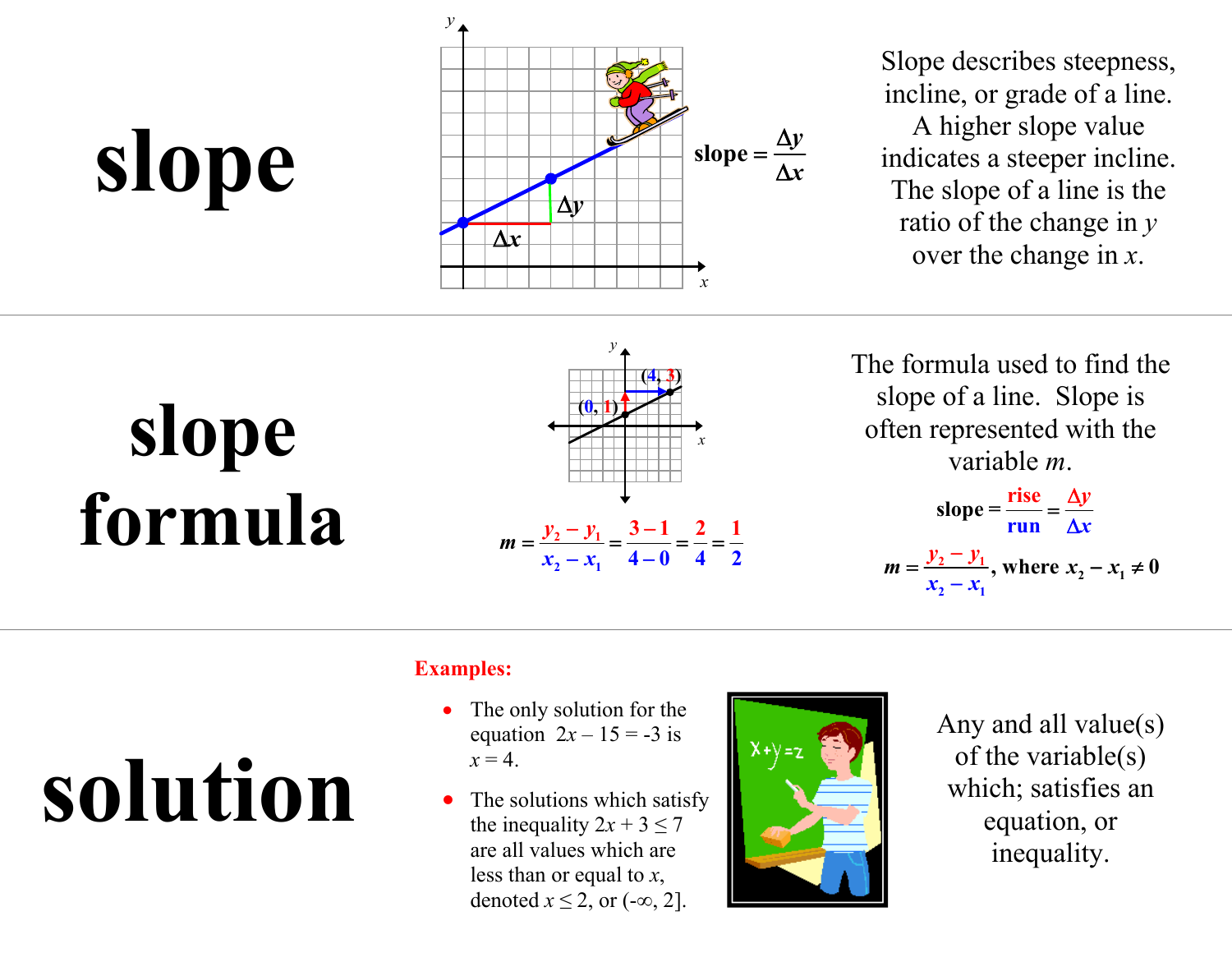*Example:* (3, 5) is a solution.



A value or ordered pair is in the *solution area* of an inequality if the value or values from the ordered pair make the inequality true when substituted into the inequality.

# **solution point**

**spread**



A solution point or intersection; is a single point where two lines meet or cross each other.





A measure of how much a collection of data is spread out. Commonly used types include range, quartiles, and standard deviation. (Also known as measures of

*Number of Weeks*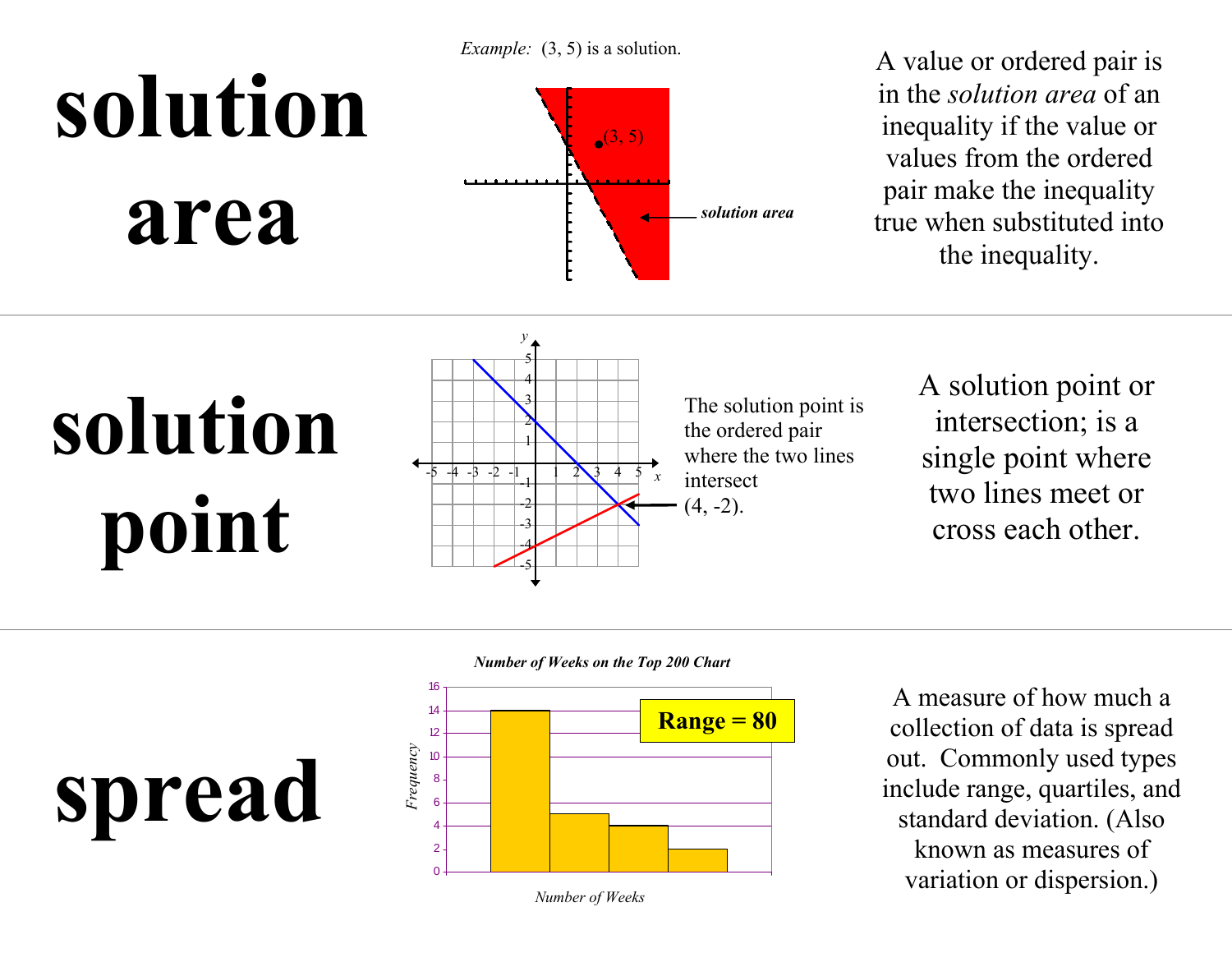

## **square**

A parallelogram with four equal angles AND four equal sides.

## **SSS**



#### **SSS (Side-Side-Side)**

If the three sides of one triangle are congruent to the three sides of another triangle, then the two triangles are congruent.

## **standard deviation**

**Example:** In *Graph 1* two sets of data are being compared. They have the same mean, but the standard deviations are different. The red distribution has a greater spread than the blue distribution. In *Graph 2* the two distributions have about the same spread/standard deviation, but different means.



A numerical value used to indicate how widely the individual data in a group vary.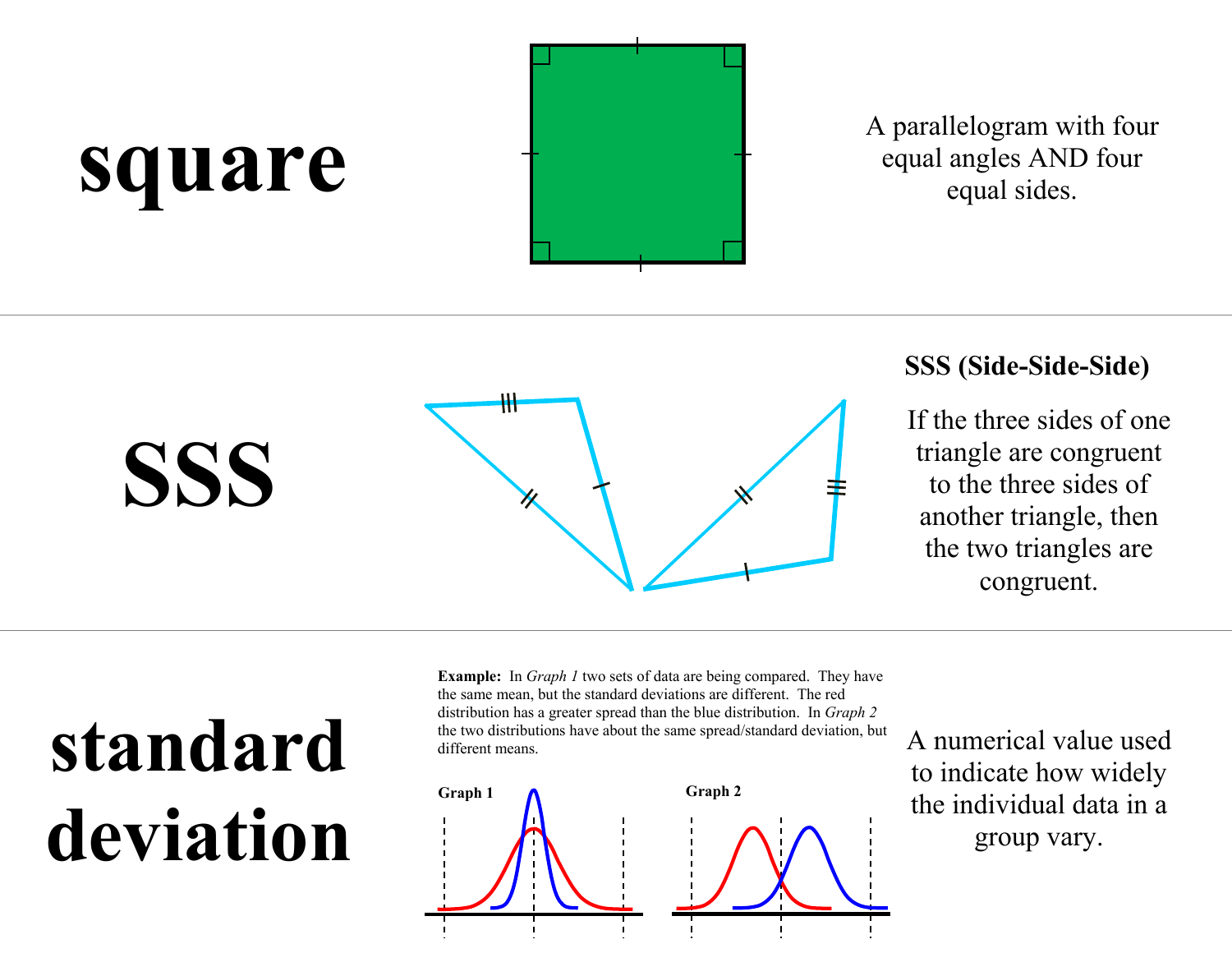### **statistical variability**



A variability or spread in a variable or a probability distribution. Common examples of measures of statistical dispersion are the variance, standard  $\vec{v}_0$  deviation, and interquartile range.

#### $y = 3x + 2$  and  $4x + 2y = -6$

**1** Substitute for *y* and solve for *x*.  $(2)$  Substitute for *x* and solve for *y*.

 $4x+2(3x+2) = -6$  $4x+6x+4=-6$  $10x + 4 = -6$ 4 4  $10x = -10$ 10 10 $x = -1$ 10*x* 

```
Solution: (-1, -1)
y = 3(-1) + 2y = -3 + 2y = -1
```
A method for solving a system of linear equations. It is used to eliminate one of the variables by isolating one variable in one equation, and substituting the resulting expression for that variable in the other equation.

## **system of equations**



A system of equations is two or more equations with the same variables, graphed on same coordinate plane.

#### **substitution**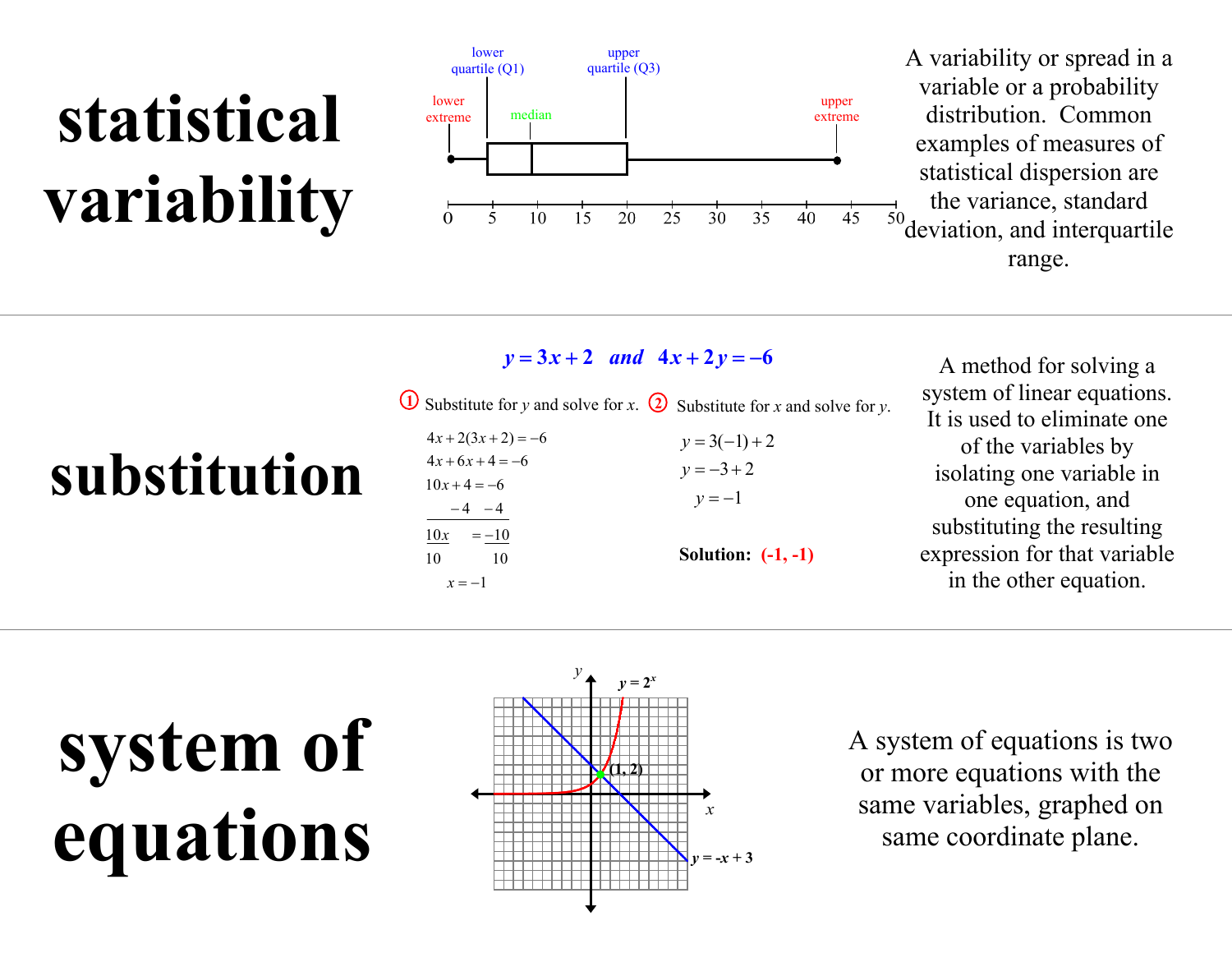#### **system of linear inequalities**



A system of inequalities is two or more inequalities with the same variables, graphed on the same coordinate plane. The set of solutions of a system of linear inequalities corresponds to the intersection of the half-planes defined by individual inequalities.

# **table of values**

| $\boldsymbol{\mathcal{X}}$ | f(x) |
|----------------------------|------|
| $\rm 0$                    |      |
| 1                          | 4    |
| $\overline{2}$             | 7    |
| 3                          | 10   |
| $\overline{4}$             | 13   |
| 5                          | 16   |
| 6                          | 19   |

A list of numbers that are used to substitute one variable, such as within an equation of a line or other functions, to find the value of the other variable.

**term** 

 $3x - 5 = -7x + 10$ 

A mathematical expression which may form a separable part of an equation, a series, or another expression.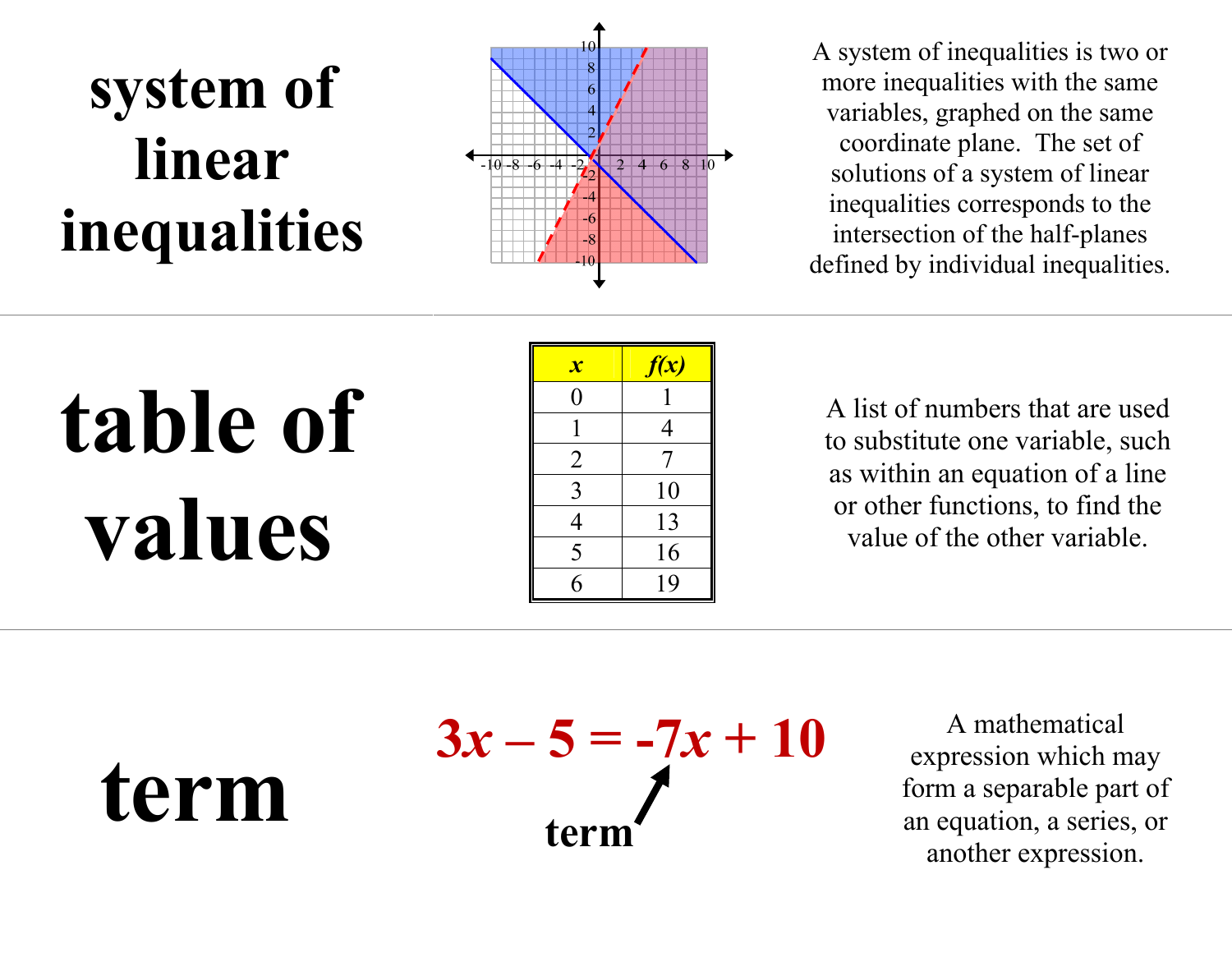

 $\frac{y}{4}$ 

To change the position of a shape or function on a coordinate plane. There are three basic transformations:

> translations reflections rotations

# **translation** A transformation that moves<br>the same distance in<br>the same direction.



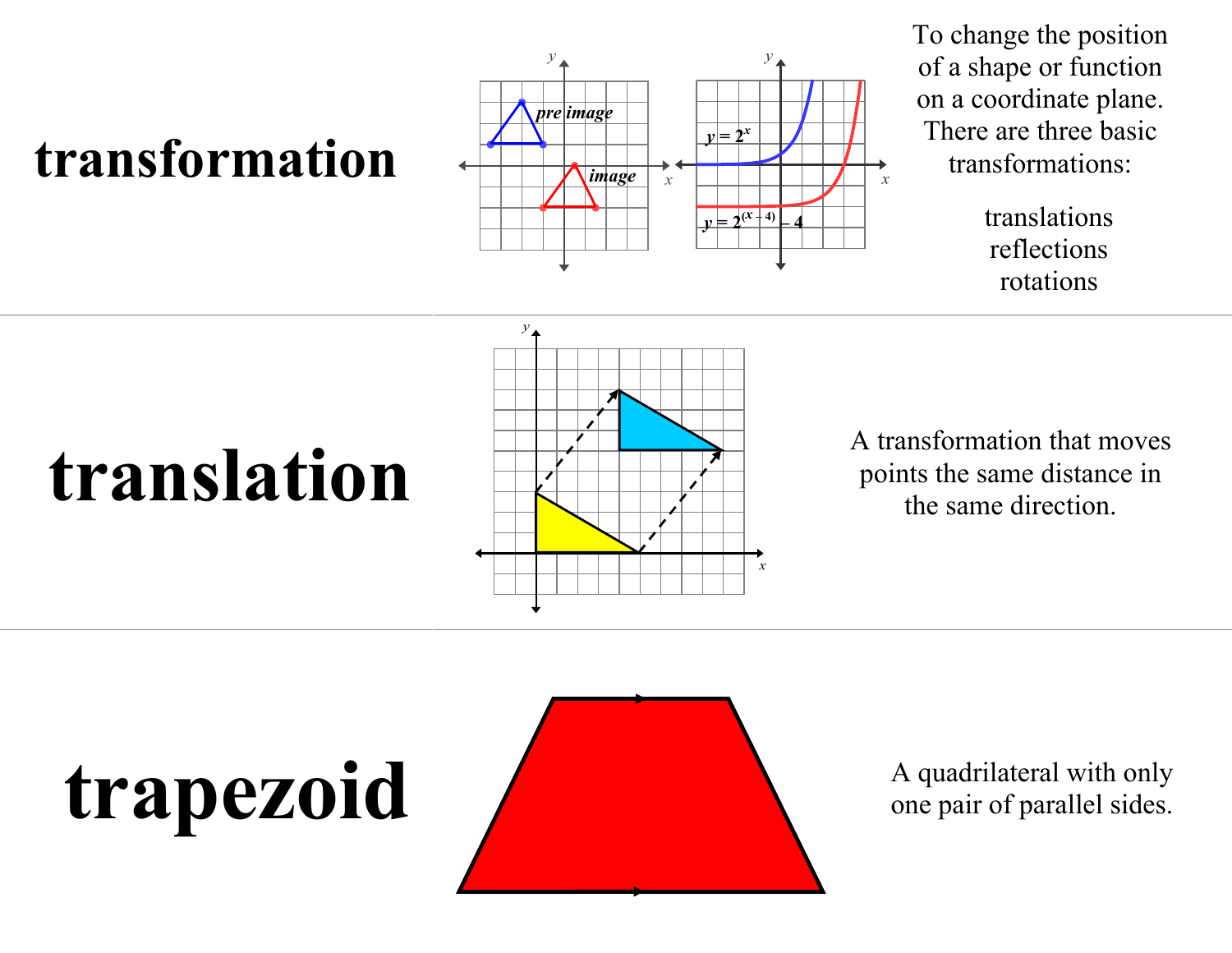#### **Males vs. Females in the US Military**

#### **Although there are still more males than females in the Armed Forces, the** *trend* **is that the gap is closing. However, there is no association between the number of females and the number of males in the US Military. That is, we cannot draw any conclusions about a relationship between the two.**

A change (positive, negative or constant) in data values over time.



**two-way frequency table** 

**trend** 

|              | <b>Dance</b> | <b>Sports</b> | <b>Movies</b> | <b>TOTAL</b> |
|--------------|--------------|---------------|---------------|--------------|
| Women        | 16           |               | 8             | 30           |
| Men          |              | 10            | 8             | 20           |
| <b>TOTAL</b> | 18           | 16            | 16            | 50           |

A tool used for examining relationships between categorical variables.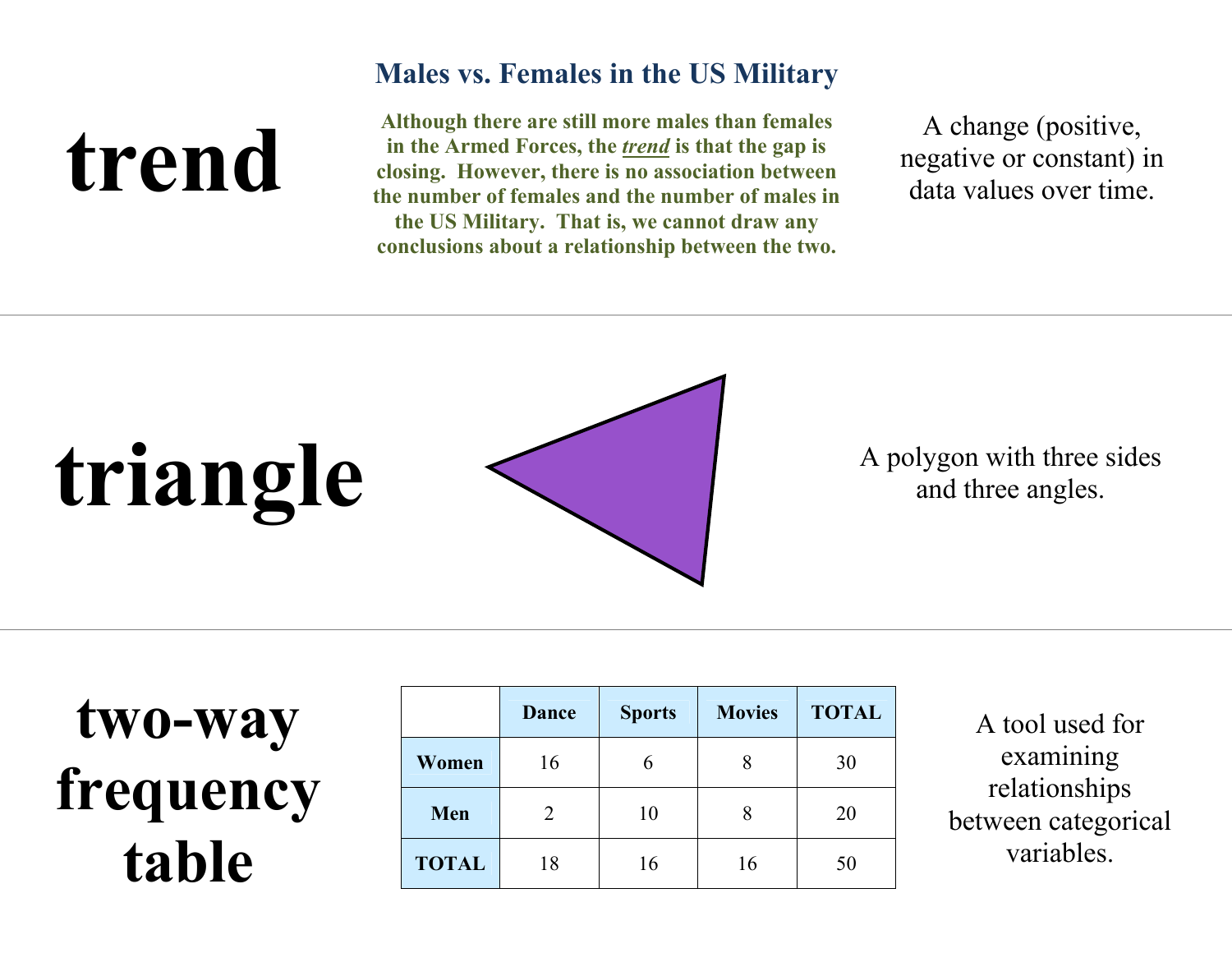### **vertical intercept**



Also known as the *y*-intercept. It can be found by substituting "0" for the variable *x* in the equation  $y = mx + b$ .

 $y = m \cdot 0 + b$ 



Vertically translating a graph is equivalent to shifting the parent function up or down in the direction of the *y*-axis. A graph is translated *k* units vertically by moving each point on the graph *k* units vertically.



 $f(x)$   $f(x) + 2$ 

 $x$ -intercept  $\qquad \qquad$  The point at which a function crosses the *x*-axis.